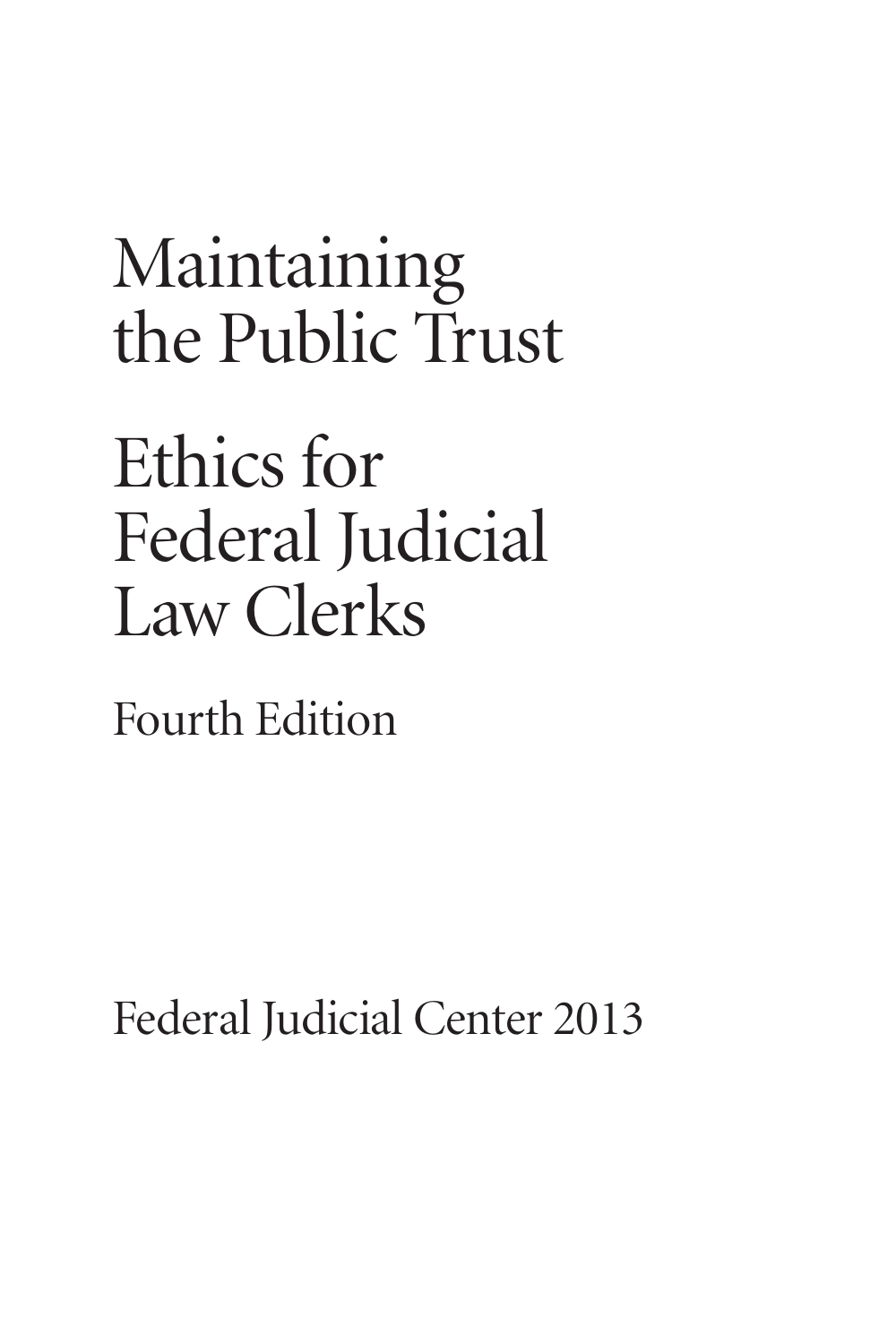An order form for additional copies of this pamphlet appears on the last page. First printing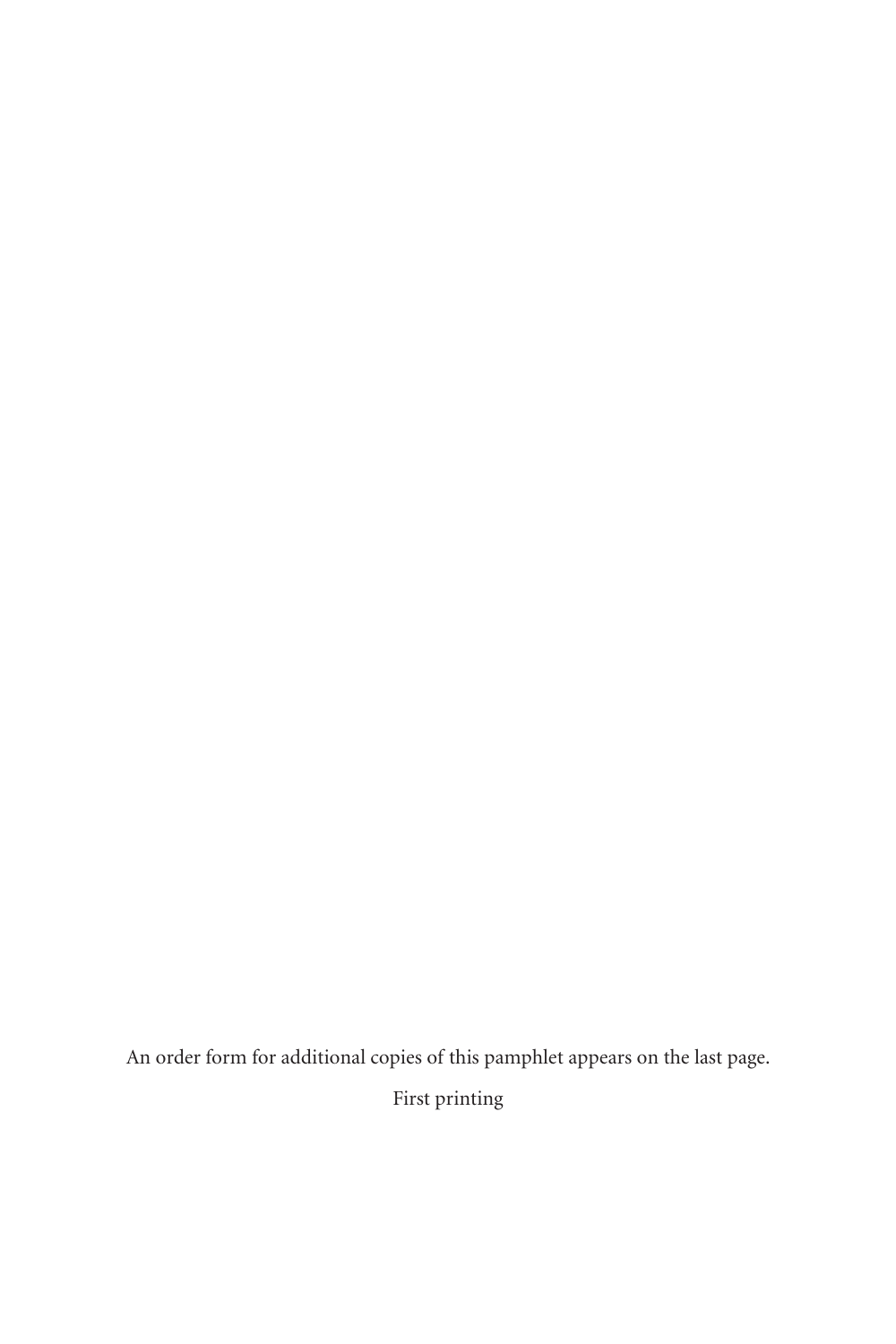## **Contents**

Introduction[, 1](#page-4-0)

How to Approach an Ethics Question[, 2](#page-5-0) What sources should you consult?, [3](#page-6-0) If you have questions after consulting the sources, what should you do?, [3](#page-6-0) Are there limits on the Committee's role?[, 4](#page-7-0) Will your inquiry be kept confidential[?, 5](#page-8-0)

Confidentiality[, 5](#page-8-0) Dealing with attorneys[, 6](#page-9-0) Dealing with the press[, 8](#page-11-0) Dealing with other judicial employees[, 8](#page-11-0)

Conflicts of Interest[, 9](#page-12-0)

Caution[, 13](#page-16-0) Political activities, [14](#page-17-0) Online activities, [16](#page-19-0) Gifts, [18](#page-21-0)

Community and Other Outside Professional and Social Activities[, 20](#page-23-0) Compensation for outside activities[, 22](#page-25-0) Use of office equipment, [22](#page-25-0)

Career, [24](#page-27-0)

Ethics Checklist for Federal Judicial Law Clerks[, 26](#page-29-0) Confidentiality[, 27](#page-30-0) Conflicts[, 27](#page-30-0) Caution, [28](#page-31-0) Community Activities, [29](#page-32-0) Career[, 30](#page-33-0)

Appendix: How to Obtain Online Ethics Resources, [31](#page-34-0)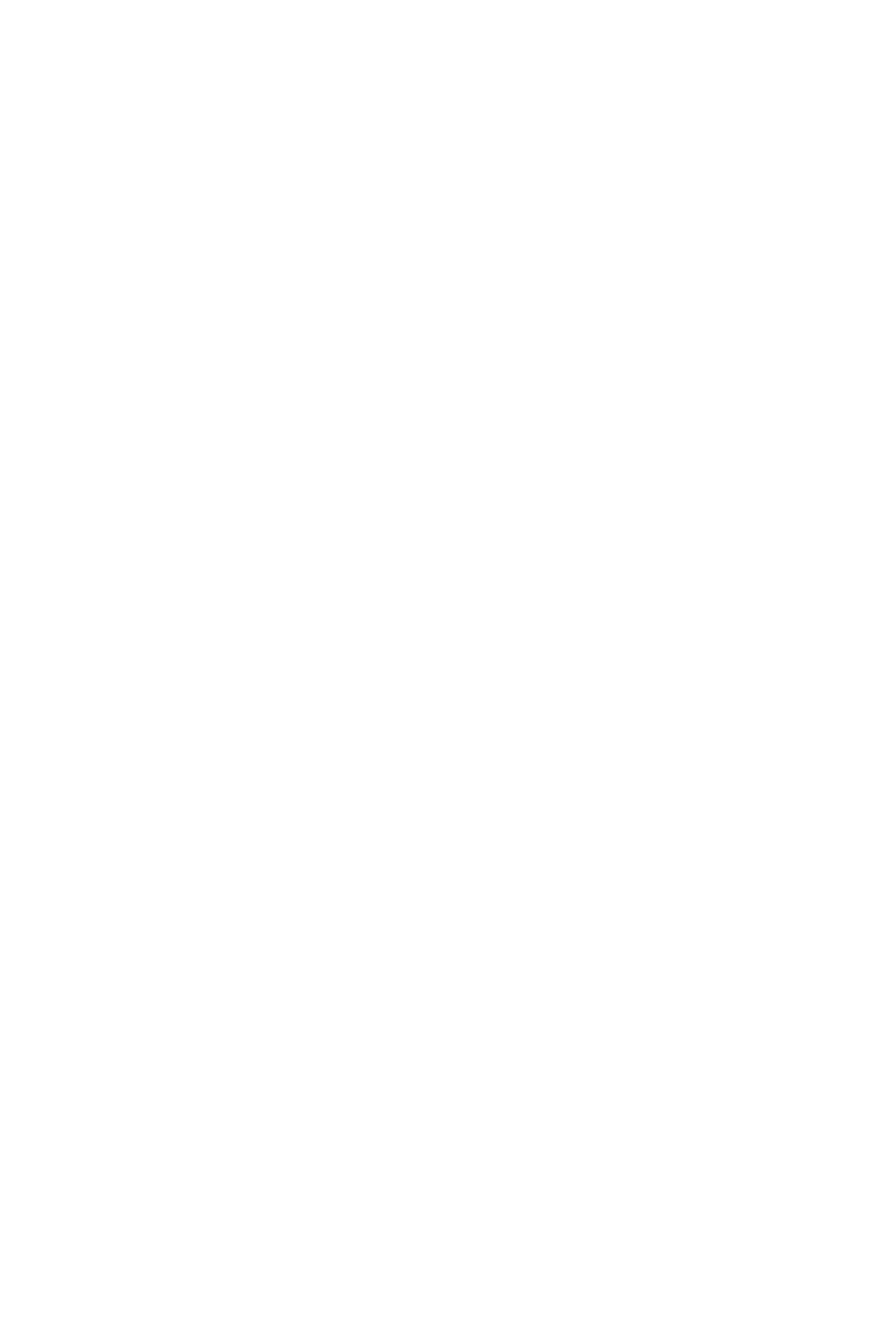# <span id="page-4-0"></span>**Introduction**

New law clerks: welcome to the federal court system. Career clerks: thank you for your continued service.

During your clerkship, you will provide valuable assistance as your judge resolves disputes that are of great importance to the parties, and often to the public. The parties and the public accept judges' rulings because they trust the system to be fair and impartial. Maintaining this trust is crucial to the continued success of our courts. That's why, although you have many responsibilities that demand your attention, you must never lose sight of your ethical obligations.

You need to become familiar with the Code of Conduct for Judicial Employees, which has five canons. In brief, the canons provide that you should

- uphold the independence and integrity of the judiciary and of your office;
- avoid impropriety and the appearance of impropriety in all activities;
- adhere to appropriate standards in performing your duties;
- avoid conflict with official duties and the appearance of impropriety in all outside activities; and
- refrain from inappropriate political activities.

Scrupulously follow these canons and the other rules that govern your conduct. Do not assume that good intentions are enough.

It is not enough to simply learn and follow the Code of Conduct and other related ethics rules, however. You also need to familiarize yourself with and follow your judge's ethical guidelines. These guidelines may differ from chambers to chambers. Your judge may impose restrictions that go beyond the Code.

Although many of your obligations are the same as those of other federal judicial employees, certain restrictions are more stringent because of your special position in relation to the judge. Some obligations continue after your service to the court concludes.

Sometimes new law clerks are surprised by some of the canons, although after they analyze those canons, the rationale becomes clear. The canons emphasize avoiding activity that raises the appearance of impropriety, as well as actual impropriety itself.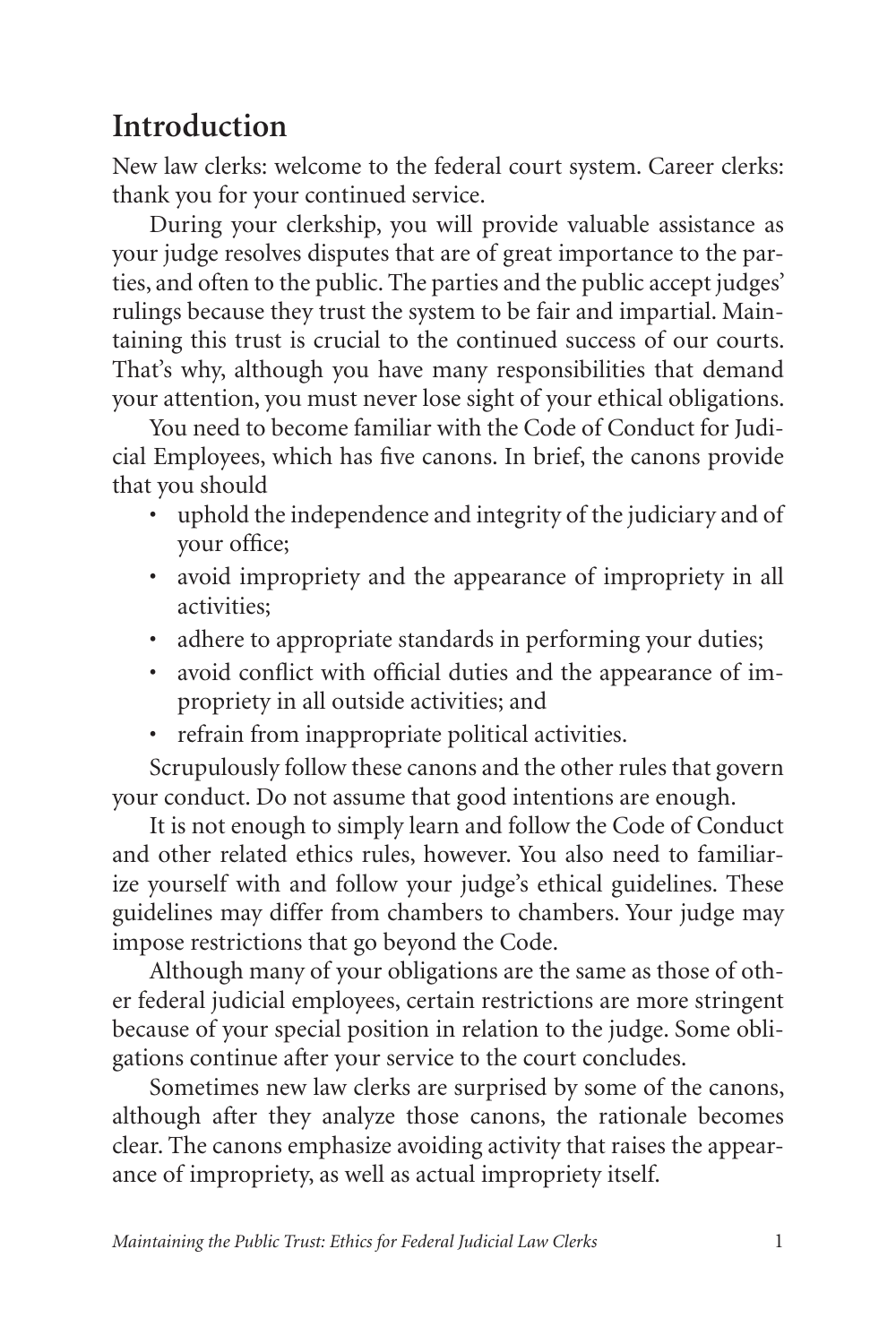<span id="page-5-0"></span>Many outside activities cannot be neatly separated from your official duties. You will need to maintain a heightened awareness of how others may perceive your actions—in and out of the court.

To help you get started, the federal judiciary's ethics committee, known as the Judicial Conference Committee on Codes of Conduct (the Committee), prepared this pamphlet in cooperation with the Federal Judicial Center. This pamphlet provides an overview of your ethical obligations as well as resources you can consult for further information. These obligations apply to all law clerks, including career clerks, clerks who serve for a defined period of time, and clerks who work full-time or part-time, for pay or as a volunteer.

The next section discusses how to approach an ethics question. The following sections present the "5 Cs" as an easy way to remember the main categories of your ethical obligations. They are

- confidentiality;
- conflicts of interest;
- caution (political activities, online activities, and gifts);
- community and other outside professional and social activities; and
- career.

Each "C" section includes examples that illustrate challenges you may face, as well as sources of guidance.

The Ethics Checklist for Federal Judicial Law Clerks, on pages 26–30, will help you identify ethics problems that may require you to isolate yourself from a case in your judge's chambers or refrain from certain activities outside the office. You should complete the checklist and then review it with your judge.

## **How to Approach an Ethics Question**

The rule to always look both ways before crossing a street provides guidance in approaching an ethics question: move cautiously and carefully. You are responsible for conducting yourself according to the ethics guidelines. Train yourself to stop, think, and evaluate before you take an action—inside or outside of work—that may have ethical implications.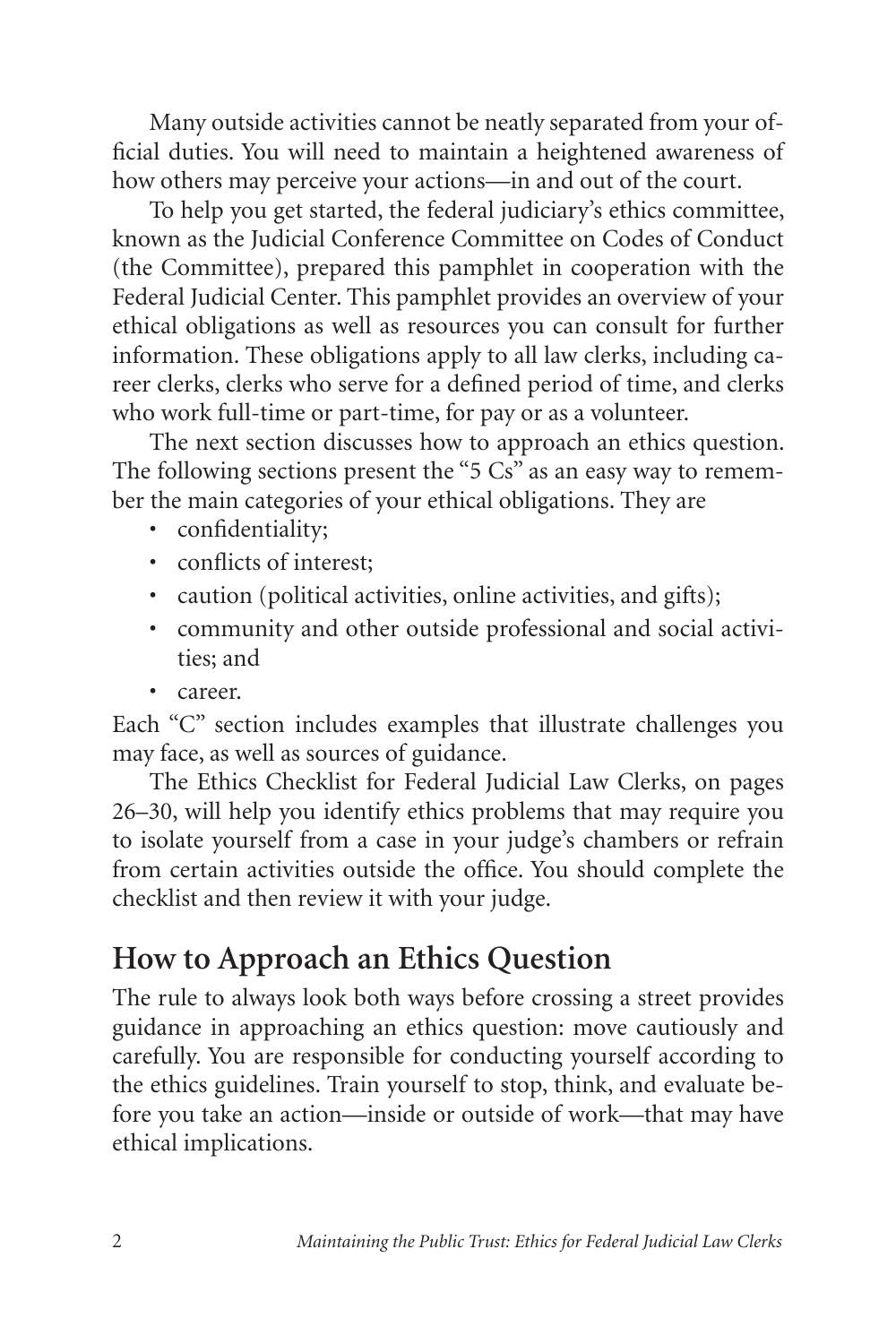## <span id="page-6-0"></span>**What sources should you consult?**

If you identify a potential ethics problem, you can take several steps to resolve it. First, review the sources of your ethical obligations and previous guidance from the Codes of Conduct Committee:

- The Code of Conduct for Judicial Employees. The Code applies to almost all judicial employees, including judges' personal staff, such as law clerks, judicial assistants, secretaries, court law clerks, and staff attorneys. It also applies to interns, externs, and other volunteer employees.
- The Ethics Reform Act of 1989 and the Judicial Conference regulations promulgated under it. The provisions that apply to law clerks address receipt of gifts and honoraria.
- Advisory Opinions that the Judicial Conference Committee on Codes of Conduct has issued on questions that arise frequently, including issues specific to law clerks and other judicial employees.
- The Compendium of Selected Opinions. The Compendium contains summaries of confidential advice that the Committee has offered in response to individual inquiries from judges and judicial employees.

If you do not have these resources at hand, they are readily available to you. The appendix to this pamphlet explains how to obtain online ethics resources.

Second, remember to consult *all* the relevant Code canons and Judicial Conference regulations. An activity that may seem permissible under a general section of a canon may not be permissible under a more specific provision.

Third, consult with your judge as soon as possible, even if your initial investigation suggests a clear-cut answer. Individual judges or courts may set standards that exceed the standards set by the Code and related rules and opinions discussed above.

### **If you have questions after consulting the sources, what should you do?**

You or your judge may ask the Codes of Conduct Committee for advice. The Committee is composed of 15 members: a judge from each circuit, a bankruptcy judge, and a magistrate judge.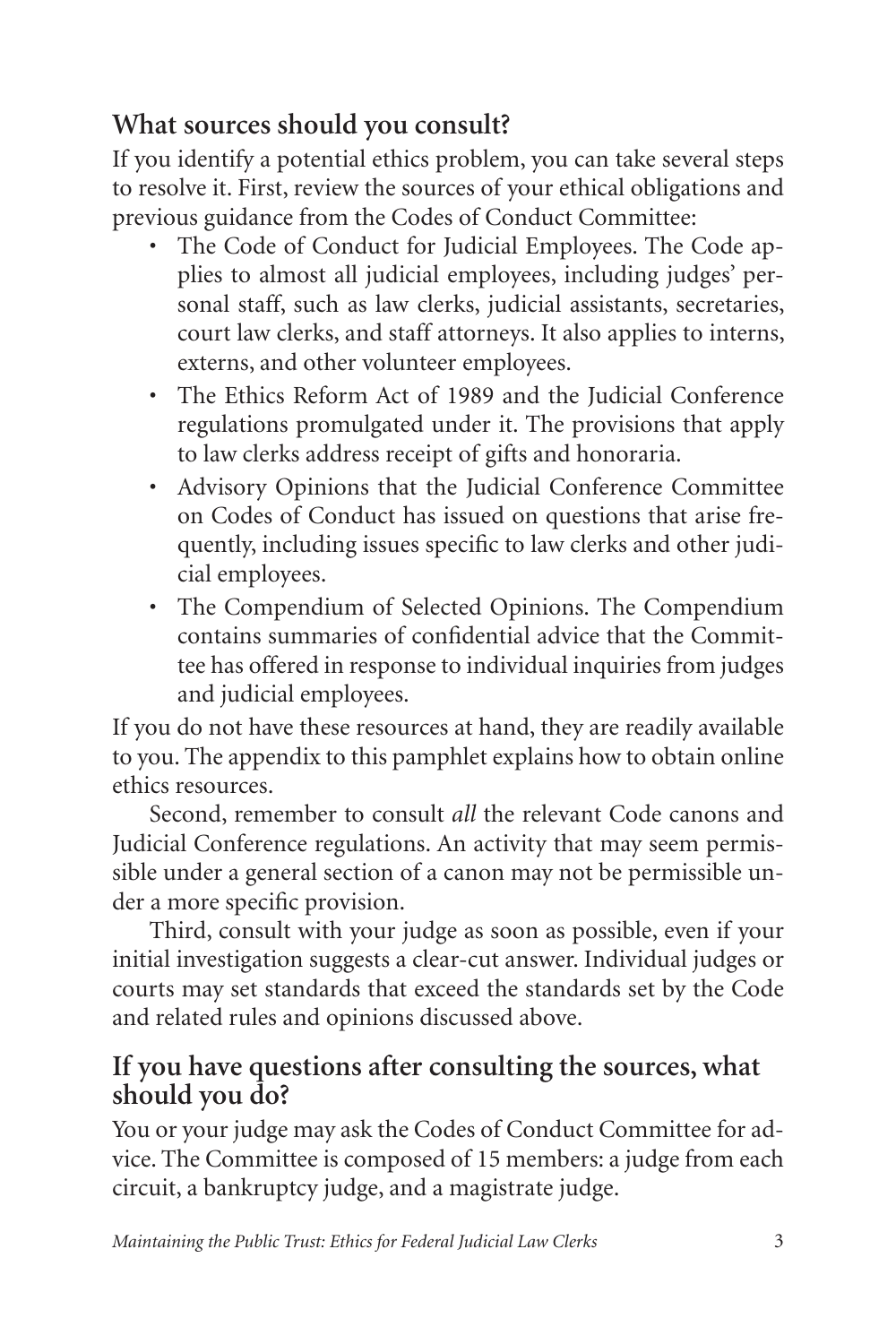<span id="page-7-0"></span>Contact the Committee representative from your circuit or the Committee Chair. You can also contact the Committee Counsel at the Administrative Office of the U.S. Courts, who has a wealth of ethics information.

The Committee welcomes questions. In many instances, it will have already addressed a question similar to yours and established a precedent. If so, an informal phone call or e-mail exchange may quickly resolve your dilemma. If the Committee has not established a precedent, you can seek a formal opinion. You can also ask for a formal opinion if, for some reason, you want to skip the informal step. Address your request to the Committee Chair and submit it by e-mail. An e-mail meets the requirement that the request be in writing. The Committee will respond promptly.

### **Are there limits on the Committee's role?**

Yes. The Committee develops ethics policy for the federal courts and provides advice to federal judges, federal judicial employees, and federal defenders on specific ethics questions. It does not provide advice about conduct other than that of the person asking the question. It does not conduct investigations or mete out discipline. And



A list of current Committee members is on the J-Net, at http://jnet. ao.dcn/judicial-conference/committee-members#e.

Requests for opinions and other questions concerning the Code and its applicability should be addressed to the Chair and e-mailed to ethics@ao.uscourts.gov.

You can also contact the Committee at

Chair, Committee on Codes of Conduct c/o General Counsel Administrative Office of the United States Courts Thurgood Marshall Federal Judiciary Building One Columbus Circle, N.E. Washington, DC 20544 202-502-1100

All inquiries and responses are confidential.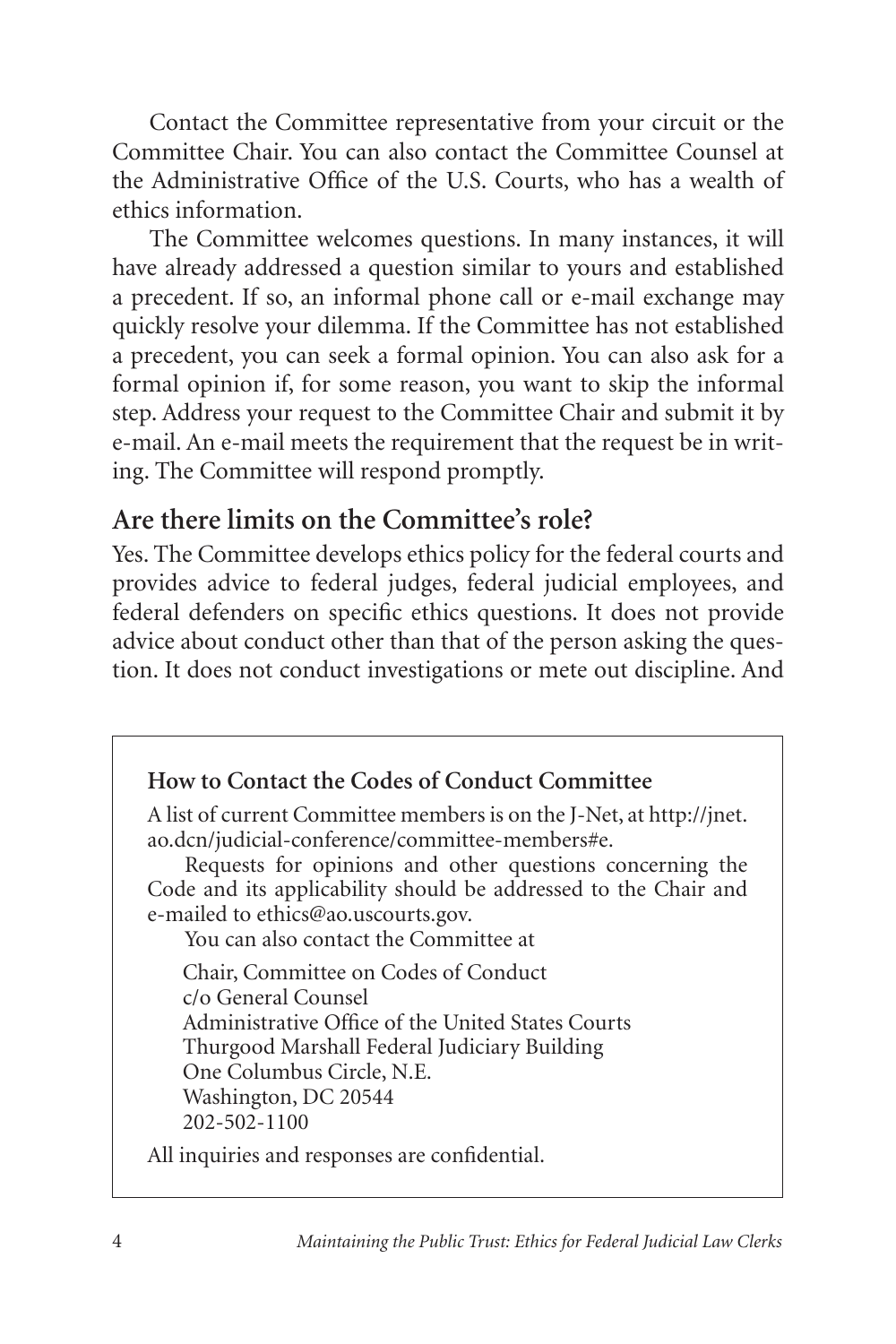<span id="page-8-0"></span>it does not interpret statutes, rules, or regulations other than those related to the Codes of Conduct for Judges, Judicial Employees, and Federal Defenders.

## **Will your inquiry be kept confidential?**

Yes. The Committee keeps all inquiries and responses confidential. If you contact the Committee directly, the Committee will maintain your confidentiality.

# **Confidentiality**

During your clerkship, you will learn a broad range of confidential information. Some of this information will pertain to individual cases; some will concern internal court workings; some will relate to the practices of your judge or other judges; and some will defy easy categorization.

Although the Code of Conduct does not define confidential information, the term generally includes any information you receive through your clerkship that is not part of the public record. This includes information about past cases and the decision-making process used by your judge, chambers, and/or court in a prior, pending, or impending case. You have a *strict obligation* to keep this information confidential, unless your judge specifically authorizes you to disclose it. This obligation *continues* after your court service concludes.

Canon 3D of the Code states that employees should not

- disclose any confidential information received in the course of official duties except as required in the performance of such duties;
- employ such information for personal gain; or
- comment on the merits of a pending or impending action.

Your obligation not to disclose any confidential information applies to your communications with family, friends, and former colleagues, just as it does to your communications with strangers, parties to a case, and the general public. The prohibition against commenting publicly on the merits of a pending or impending action extends to anonymous disclosures, such as disclosures on blogs.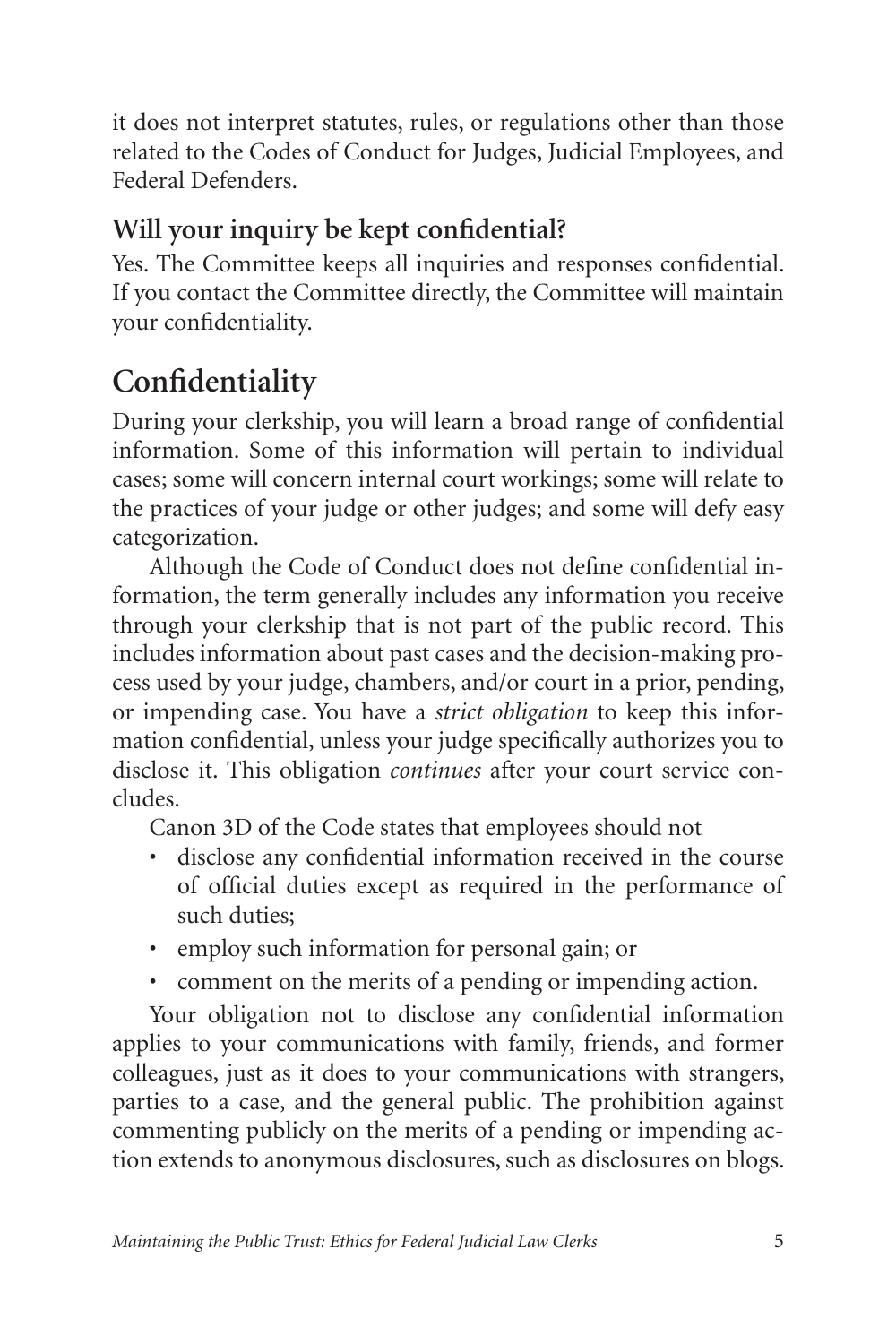### <span id="page-9-0"></span>**Code of Conduct for Judicial Employees, Canon 3D**

A judicial employee should avoid making public comment on the merits of a pending or impending action and should require similar restraint by personnel subject to the judicial employee's direction and control. This proscription does not extend to public statements made in the course of official duties or to the explanation of court procedures. A judicial employee should never disclose any confidential information received in the course of official duties except as required in the performance of such duties, nor should a judicial employee employ such information for personal gain. A former judicial employee should observe the same restrictions on disclosure of confidential information that apply to a current judicial employee, except as modified by the appointing authority.

Find out if your judge has specific confidentiality rules you must follow. Some courts and judges, for example, use the model confidentiality statement, Form AO-306, which is on the J-Net at http:// jnet.ao.dcn/resources/forms/model-confidentiality-statement.

The danger of unintentionally disclosing confidential information is especially high in certain situations, such as when talking to former law school classmates or professors or when engaging in online activities, such as social networking. (See pages 16–17 for a detailed discussion of online activities.) At first, you may struggle against a natural desire to share more than you should and to satisfy other people's curiosity about your work. But as your clerkship progresses you will find that by exercising caution and remaining vigilant, you can honor your confidentiality obligation while maintaining your relationships. You can give your family and friends a clear picture of your career as a law clerk without mentioning specific cases or legal issues.

### **Dealing with attorneys**

Dealing with attorneys can pose challenges. Attorneys often want an insider's view on how their cases are going and how they can improve their clients' prospects. They may call and try to argue their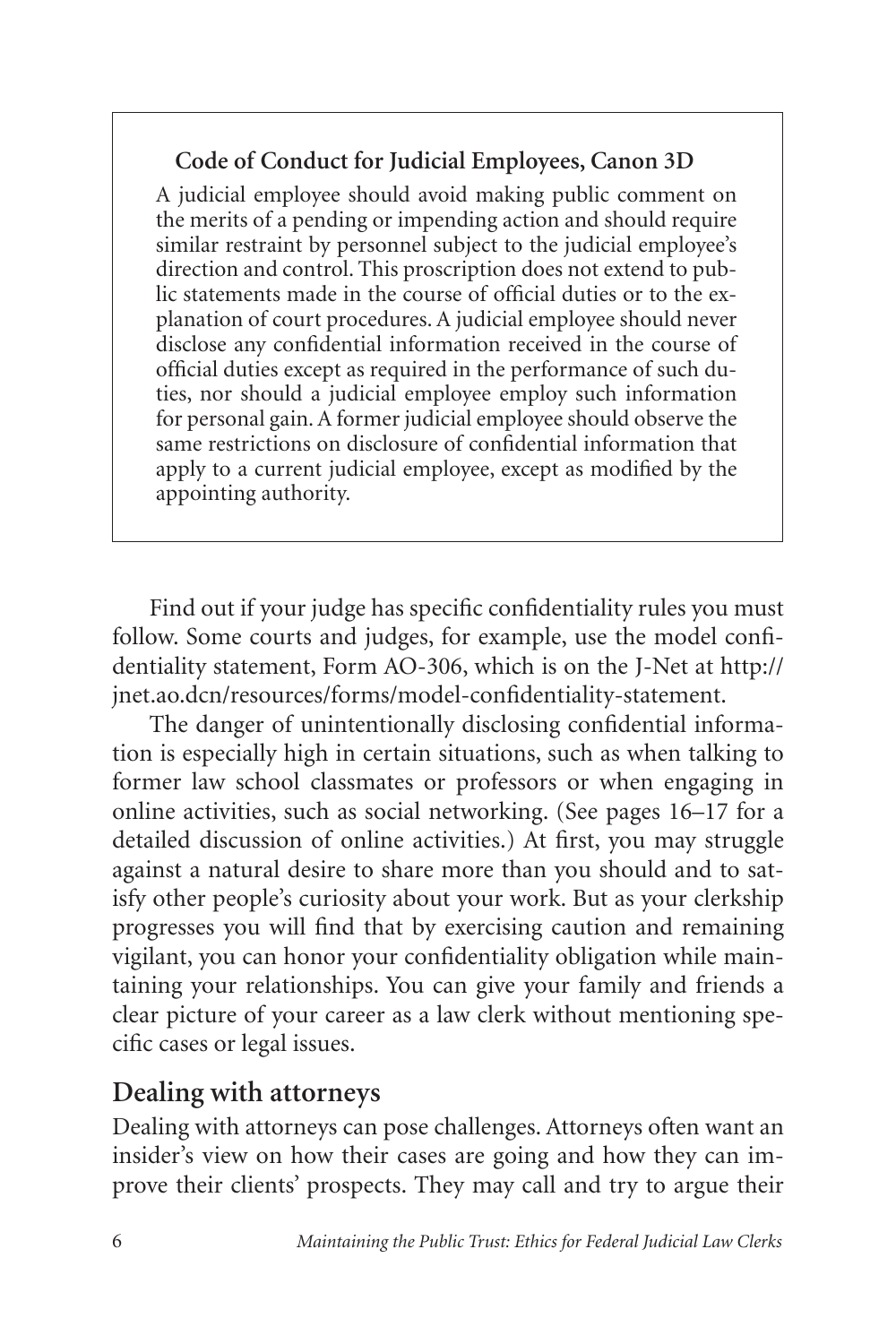points, and lead you into a discussion of a case. Do not participate in these conversations. Some judges do not permit law clerks to talk with counsel at all. But even if your judge allows you to talk with attorneys under certain circumstances, never discuss or divulge confidential information.

If an attorney tries to continue the conversation, say, "If you made those points in your filing, the judge will read it and consider them." If the attorney tries to discern the judge's thoughts, say, "I'm sorry, but you'll have to wait until the opinion issues." Making these statements can be more difficult if you know the attorney from law school or through your family, or if the attorney has appeared in multiple cases before your judge. But your obligation to the court remains the same: to protect confidential information and the integrity of the court.

### **Information That's Confidential**

- Statements, or even hints, about a judge's likely actions in a case
- The timing of a judge's decision or order, or any other judicial action
- The content of case-related discussions with a judge, including past cases
- Observations about a judge's decision-making process in specific cases
- Documents or other information related to a sealed case
- Information obtained in the course of a law clerk's work that is not available to the general public

### **Information That's Not Confidential**

- Court rules
- Court procedures
- In general, information on how the court operates
- Court records, including the case docket available from the clerk's office
- Information disclosed in public court proceedings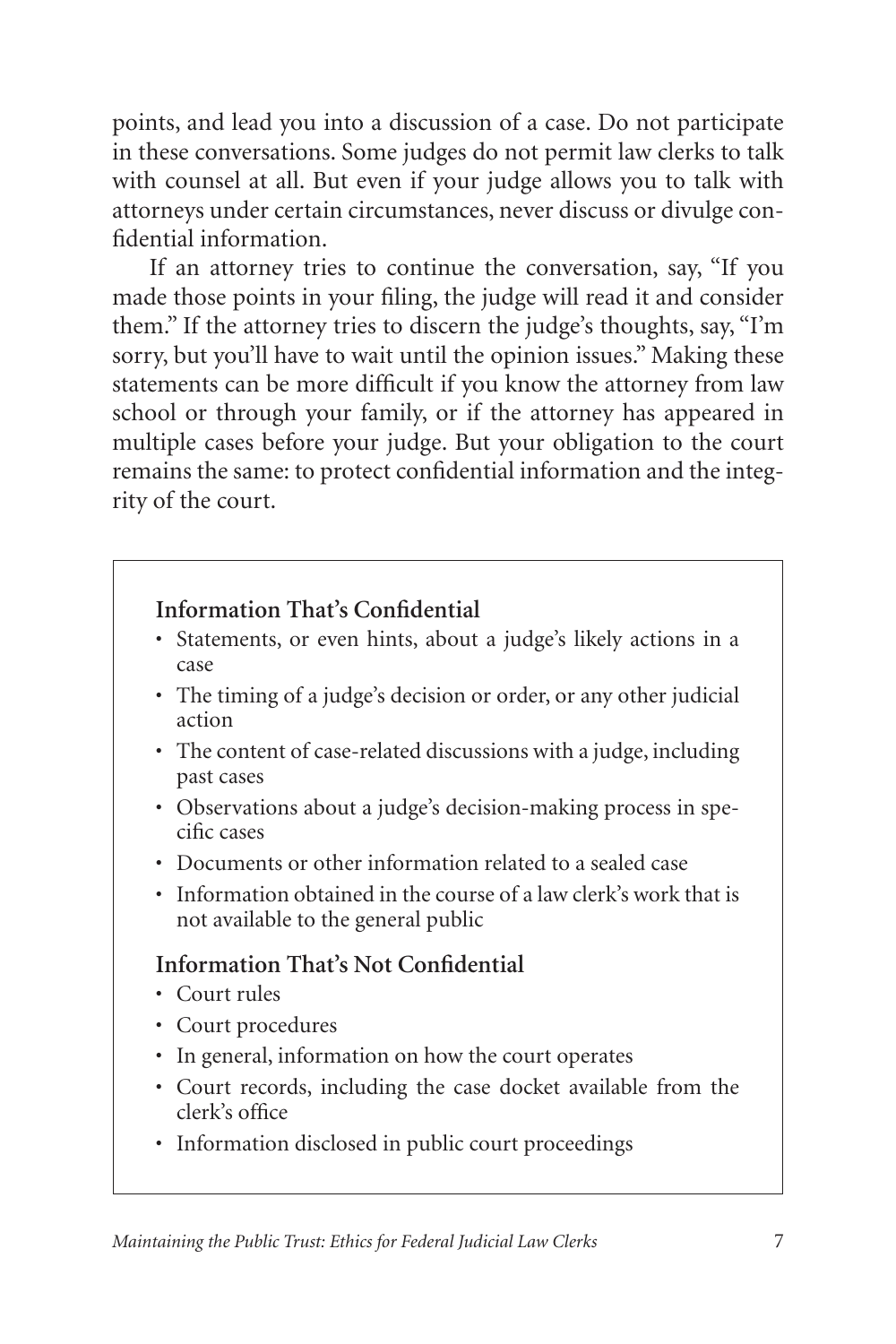## <span id="page-11-0"></span>**Dealing with the press**

Journalists may press for information about a case or the court. Canon 3D provides firm guidance on this point: law clerks should not disclose any confidential information or comment publicly on the merits of any pending or impending actions. Many judges prohibit their clerks from talking to the media, so be sure to check your judge's guidelines on media inquiries. Never respond to substantive questions or reveal confidential information. With your judge's permission, you may be able to direct callers to information in the public record and comment on technical, administrative, or procedural matters.

Some courts designate specific employees to respond to media inquiries, and written guidelines for such inquiries may be available from your judge or the clerk of court.

## **Dealing with other judicial employees**

You also must not discuss any confidential case-related information with clerks or other judicial employees who do not work for your judge, unless your judge explicitly gives you permission to do so. This includes information about past cases or your judge's decisionmaking process in a particular case. This prohibition extends to appellate clerks who work for different judges on the same panel.

### *Examples*

- *• A litigant calls Julia, a district court clerk, seeking information on when her judge will issue a summary judgment order. Should Julia respond?*  No. The release date of specific orders is confidential.
- *• Roberto's college friend now attends journalism school. For a class, his friend plans to write a feature about recidivism in the criminal justice system. May Roberto explain to his friend the basic steps in a criminal prosecution, trial, and sentencing?* Yes. Roberto may explain the basic steps in a criminal case, as long as he avoids revealing any confidential information.
- *• Prior to a nonjury trial, one of the attorneys, from another city, calls Anthony, a clerk, to ask procedural questions about the judge's courtroom practices, such as whether she generally requests opening and closing*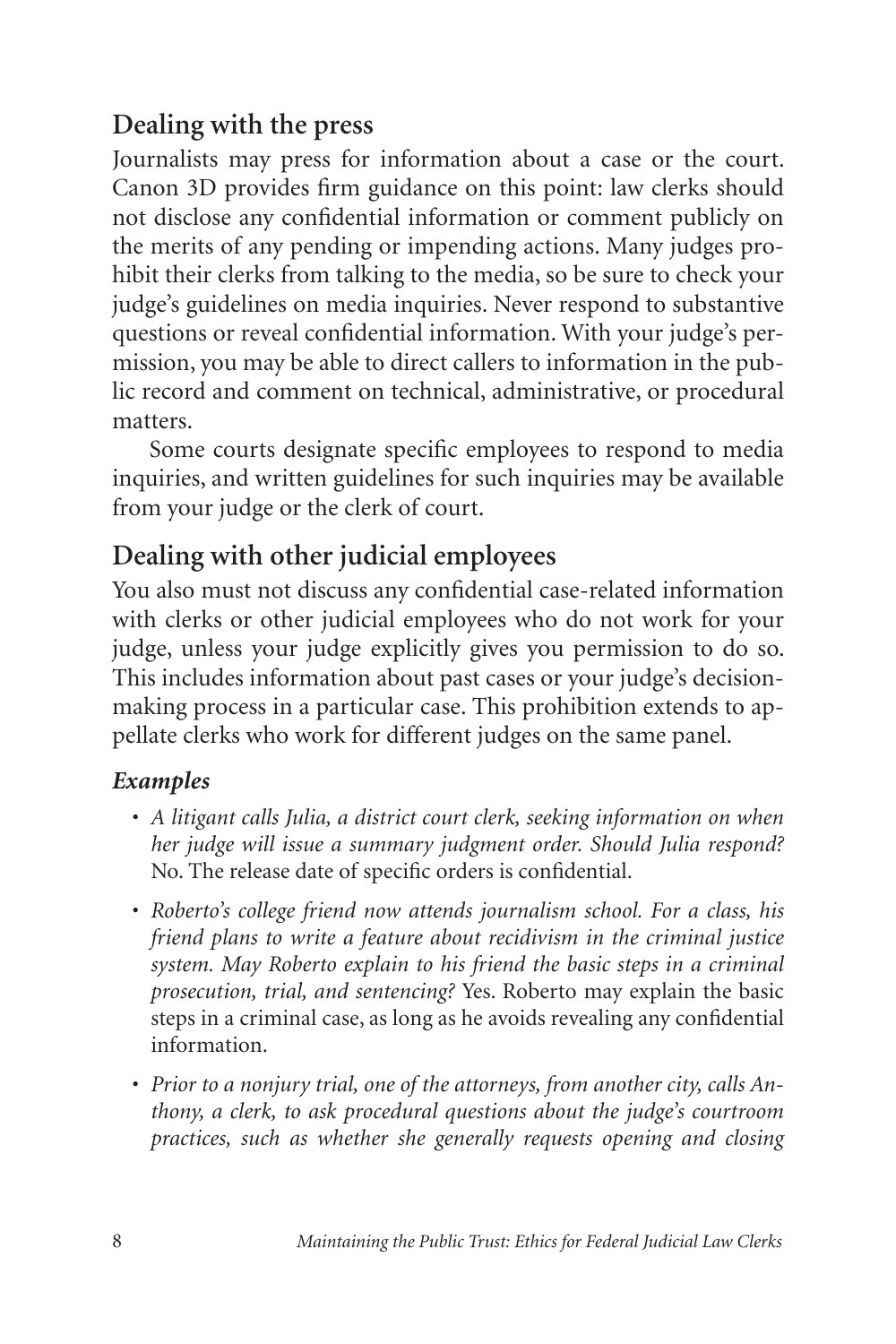<span id="page-12-0"></span>*statements and whether she prefers that attorneys stand to make objections. May Anthony answer these questions?* Perhaps. Canon 3D permits a court employee to explain general court procedures to attorneys and the public, but Anthony should find out if his judge has a more restrictive policy for her chambers. If his judge allows him to talk with the attorney, Anthony should be careful not to let the conversation move into substantive matters.

- Lena clerks for a judge whose district borders Mexico. Her uncle asks her *what she and her judge think about a new state immigration law that recently made headlines, especially whether that law could be challenged in the courts. How should Lena respond?* Lena may discuss her personal thoughts about the law, but she must not say anything that suggests she knows how challenges to the law would be decided. She should emphasize that she is speaking personally and not for the judge. She must not disclose anything that reveals her judge's thoughts about the law, especially since her judge could hear a case involving it.
- *• Delia clerks for a judge who is presiding over a high-profile trial. Journalists ask Delia for the time and location of upcoming hearings and for access to the judge's rulings as soon as they are filed. May Delia respond as requested?* Yes, but only if her judge gives her permission. The time and location of hearings are (generally) public information, as are judicial opinions. Thus, they may be disclosed, so long as the clerk does so in accordance with the judge's rules for communicating with the media.

### *Where to look for guidance on confidentiality*

- Canons 1, 2, and 3 of the Code of Conduct, particularly Canon 3D
- Compendium § 3.9-1[1]: Avoid Comment on Pending Matters [Judicial Employees]

## **Conflicts of Interest**

Canon 3F(1) of the Code of Conduct advises judicial employees, including law clerks, to avoid conflicts of interest. Conflicts arise when you—or your spouse or other close relative—might be so personally or financially affected by a matter that a reasonable person would question your impartiality. The considerations that apply to a spouse also apply to a person with whom the clerk lives in an intimate relationship.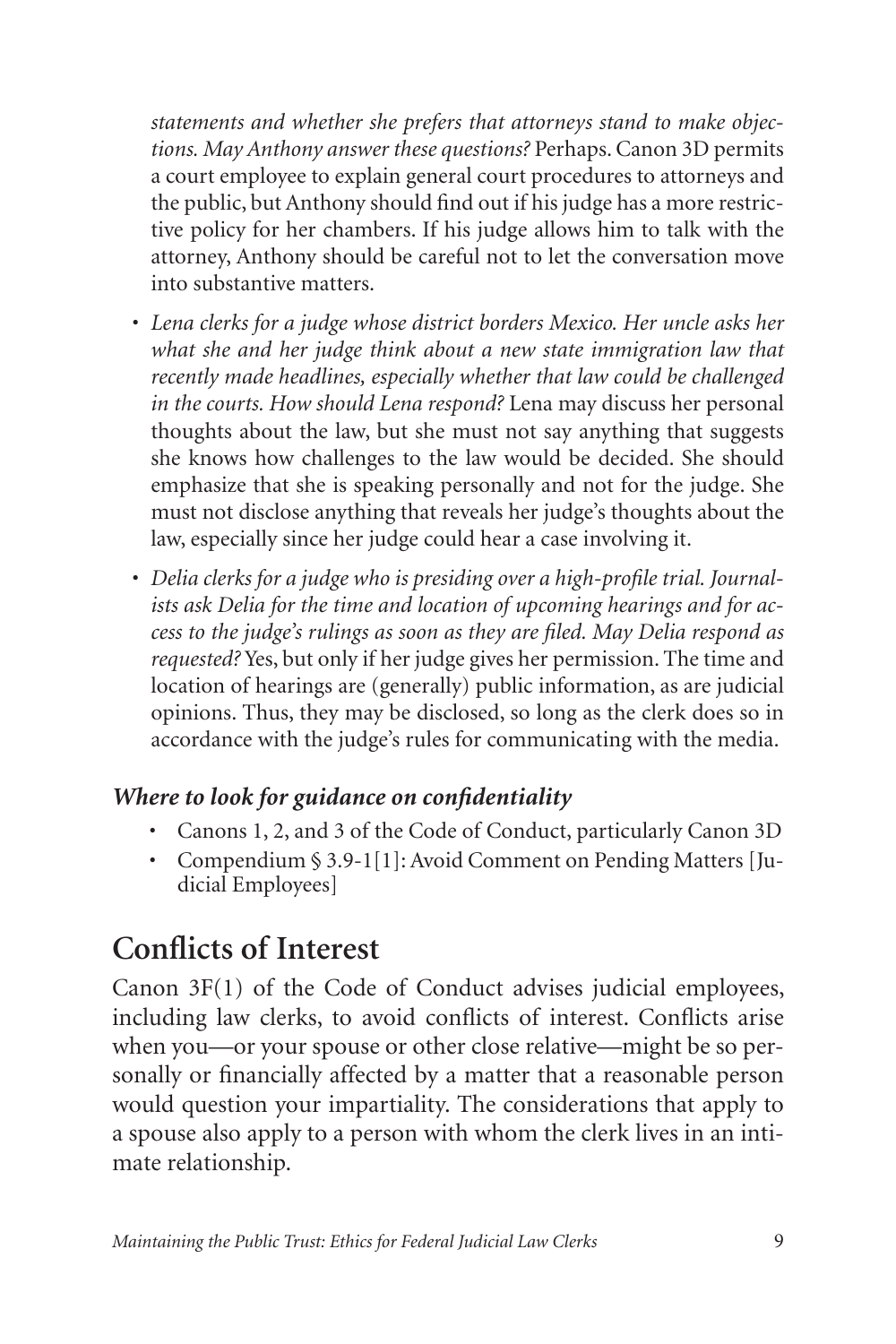As a law clerk, you are subject to additional restrictions, which the Code sets out in Canon 3F(2). You may not work on any matter where the following apply.

- You have a personal bias or prejudice toward a party, or personal knowledge of disputed facts.
- You served as a lawyer in the matter, or a lawyer with whom you previously practiced law had served (during such association) as a lawyer concerning the matter (provided that the prohibition relating to the previous practice of law does not apply if he or she did not work on the matter, did not access confidential information relating to the matter, and did not practice in the same office as the lawyer), or you or the lawyer has been a material witness.
- You, your spouse, or minor child who lives in your household has a financial interest in the subject matter or in a party.
- You or your relatives within the third degree are a party, a lawyer, or likely to be a material witness, or have an interest that could be substantially affected by the matter's outcome.
- Through prior government employment, you participated as counsel, advisor, or witness concerning the proceeding or expressed an opinion about it.

A new clerk may bring conflicts to the clerkship, for example, from existing personal relationships or former employment. Other conflicts may arise during the clerkship, for example, from contacts with a prospective employer (which will be discussed later under "Career") or from newly acquired financial interests.

Under Canon 3F(4), you have a duty to keep informed about your personal and financial interests, and to remain reasonably informed about the financial interests of your spouse and minor children. If you, your spouse, or child owns *even one share* of stock in a party to a case, you have a financial interest in the party and cannot work on the case. However, owning government securities or mutual funds does not create a financial interest in the entities that issued the securities or the companies whose stock the mutual fund owns. If you own innovative investment vehicles that are not easily categorized as an equity stock or mutual fund, it may be difficult to decide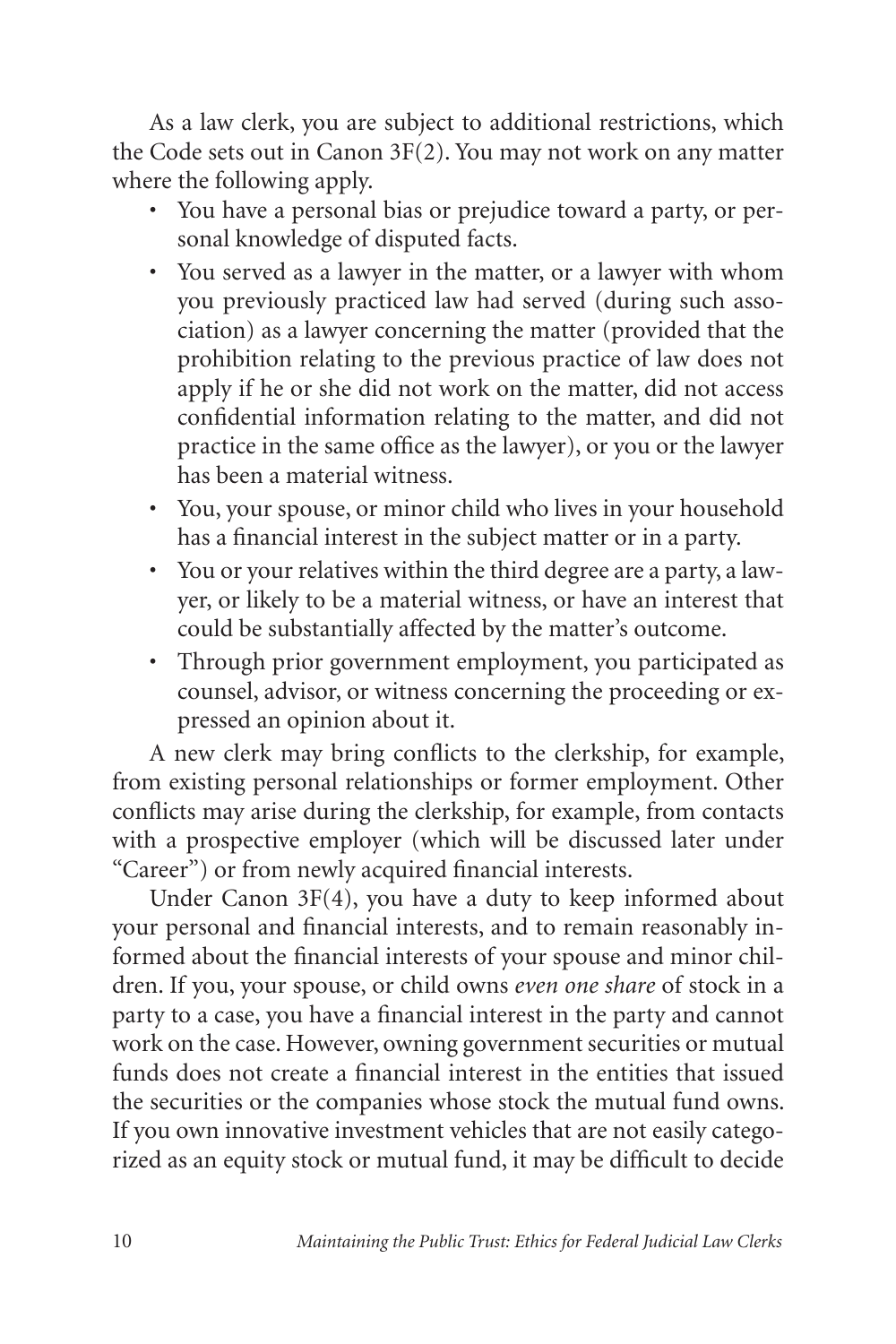whether you have a financial interest in a party. If so, err on the side of caution—consult with your judge.

As you can see from the examples presented in the box below, you can predict some conflicts and some may recur. You must examine other situations on a case-by-case basis. Remember to inform

### **Actual Conflicts**

- In a previous legal job, you worked on a lawsuit now assigned to your judge.
- A lawyer with whom you previously practiced law had served (during such association) as a lawyer concerning a matter now assigned to your judge, or you or the lawyer has been a material witness (but review Canon 3F(2) for exceptions to this rule).
- The firm where you plan to work after your clerkship serves as counsel in a matter before your judge.
- You witnessed a crime, and your judge will hear the case.
- You, your spouse, or minor child owns stock in a company that is a party in a case before your judge.
- Your spouse or your spouse's firm represents a party in a proceeding before your judge.
- Your relative is a plaintiff or defendant in a lawsuit assigned to your judge.

### **Potential Conflicts**

*Potential conflicts do not necessarily disqualify you from working on a case, but you should alert your judge to them.*

- A neighbor's name appears on a witness list in a case before your judge.
- An attorney you met and talked with at a social function appears to argue a motion before your judge.
- An environmental hazard in a case before your judge borders your parents' vacation property.
- As an editor of your school's law review, you expressed opinions on the merits of a case now on appeal before your judge.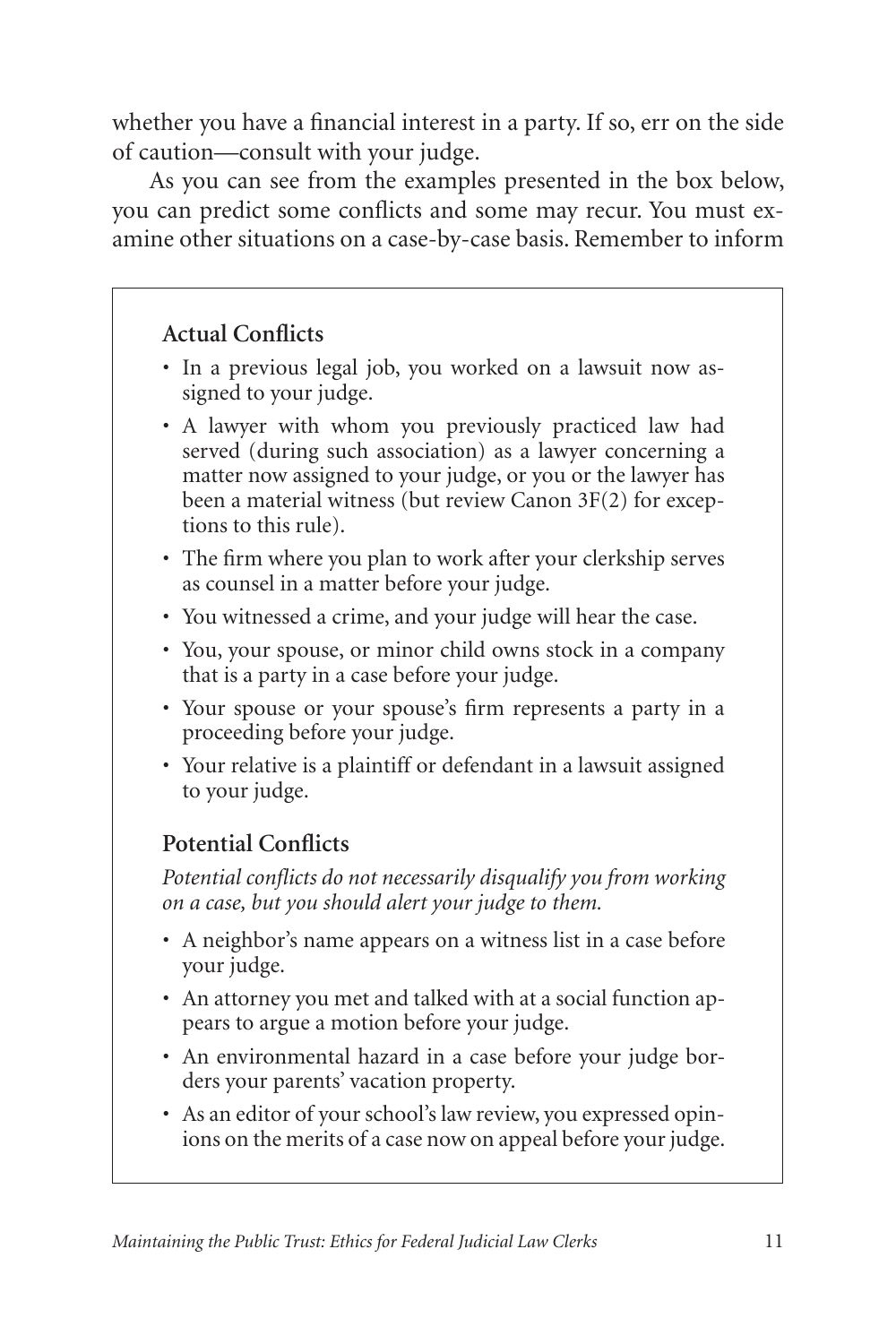your judge as soon as you become aware of a conflict or a potential conflict. Your judge will then determine how to proceed. Most judges have more than one law clerk and can assign another clerk to a case if necessary.

#### *Examples*

- *Greta's husband inherited six shares of corporate stock when his grandmother passed away. The corporation just filed a lawsuit, and Greta's judge will preside over it. May Greta work on the case?* No. Greta will need to isolate herself from the case. Even a single share of stock held by her spouse creates a disqualifying interest.
- *For two years before his clerkship, David worked as a lawyer in a large international law firm's executive compensation group. Another of the firm's offices filed a successful* forum non conveniens *motion in an insurance dispute. David never worked on the insurance case, nor did he know about it. He just learned that his judge will preside over the case. May David assist his judge?* Probably. David should talk with his judge. The conflicts rules generally prohibit David from working on any matter that was pending with his former firm while he worked there. However, this prohibition does not apply if David did not work on the matter, did not access confidential information related to it, and did not practice in the same office as the lawyer.
- *Rachel's husband works as an estate planning associate in a firm that represents a party in a products liability case. Rachel's judge will preside over the case. May Rachel work on it?* No. Even though her spouse is not involved in the litigation, she is prohibited from participating.
- *In 2009, Molly's former law firm represented an environmental advocacy group that sued an oil company after an oil spill. Now, another environmental advocacy group is suing the oil company in the court where Molly works. Molly's former firm does not represent the advocacy group involved in the current litigation. May Molly work on the case?* The conflicts rules do not bar Molly from working on the case, but she should tell her judge that her former firm represented a different client in a similar case.
- *Eliza owns an exchange traded fund (ETF) composed mainly of telecommunications stocks. In a class action recently assigned to her judge, a group of plaintiffs allege a price-fixing conspiracy among three ma-*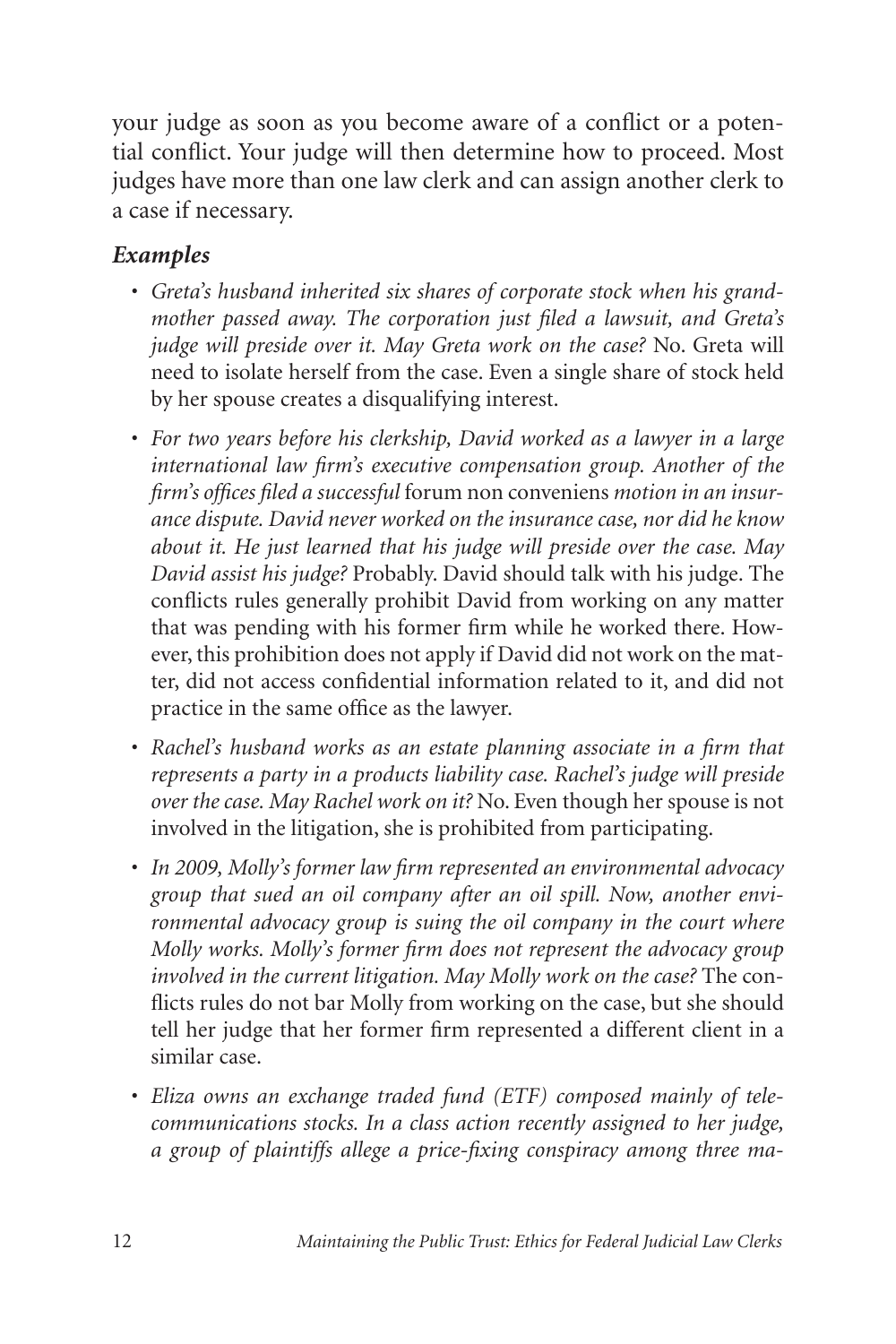<span id="page-16-0"></span>*jor telecommunications companies. May Eliza work on the case?* This question does not have a clear-cut answer. Eliza should proceed with caution and consult with her judge. The conflicts rules generally treat ETFs like mutual funds, but this may be a unique case because her ETF is composed of telecommunications stocks, and it seems likely that this class action could substantially affect all major telecommunications companies.

### *Where to look for guidance on conflicts of interest*

- Advisory Opinion No. 51: Law Clerk Working on Case in Which a Party Is Represented by Spouse's Law Firm
- Advisory Opinion No. 74: Pending Cases Involving Law Clerk's Future Employer
- Compendium § 2.7-1: Withdrawing from Law Practice to Become a Judge or Judicial Employee [Judicial Employees]
- Compendium § 2.11-1: Doing Business with Parties Before the Court [Judicial Employees]
- Compendium § 3.1-8: Financial Conflicts [Judicial Employees]
- Compendium § 3.1-9[1]: Duty to Keep Informed of Financial Interests [Judicial Employees]
- Compendium § 3.2-2[1]: Recusal: Spousal Relationships [Judicial Employees]
- Compendium § 3.3-1[1]: Recusal: Withdrawal from Firm; Former Firm Appearing in Case [Judicial Employees]
- Compendium § 3.4-6[1]: Recusal: Charitable and Religious Organizations [Judicial Employees]
- Compendium § 3.4-7[1]: Recusal: Future Employment [Judicial Employees]
- Compendium § 3.5-1: Isolating Judge's Staff When Relatives or Relatives' Interests are Involved in Litigation [Judicial Employees]

# **Caution**

Caution is a theme that unites all of your ethical obligations, but you need to exercise special caution in three areas: political activities, online activities, and gifts. It is easy for clerks who are engaged in their communities and lead busy lives outside the court to stumble in these areas.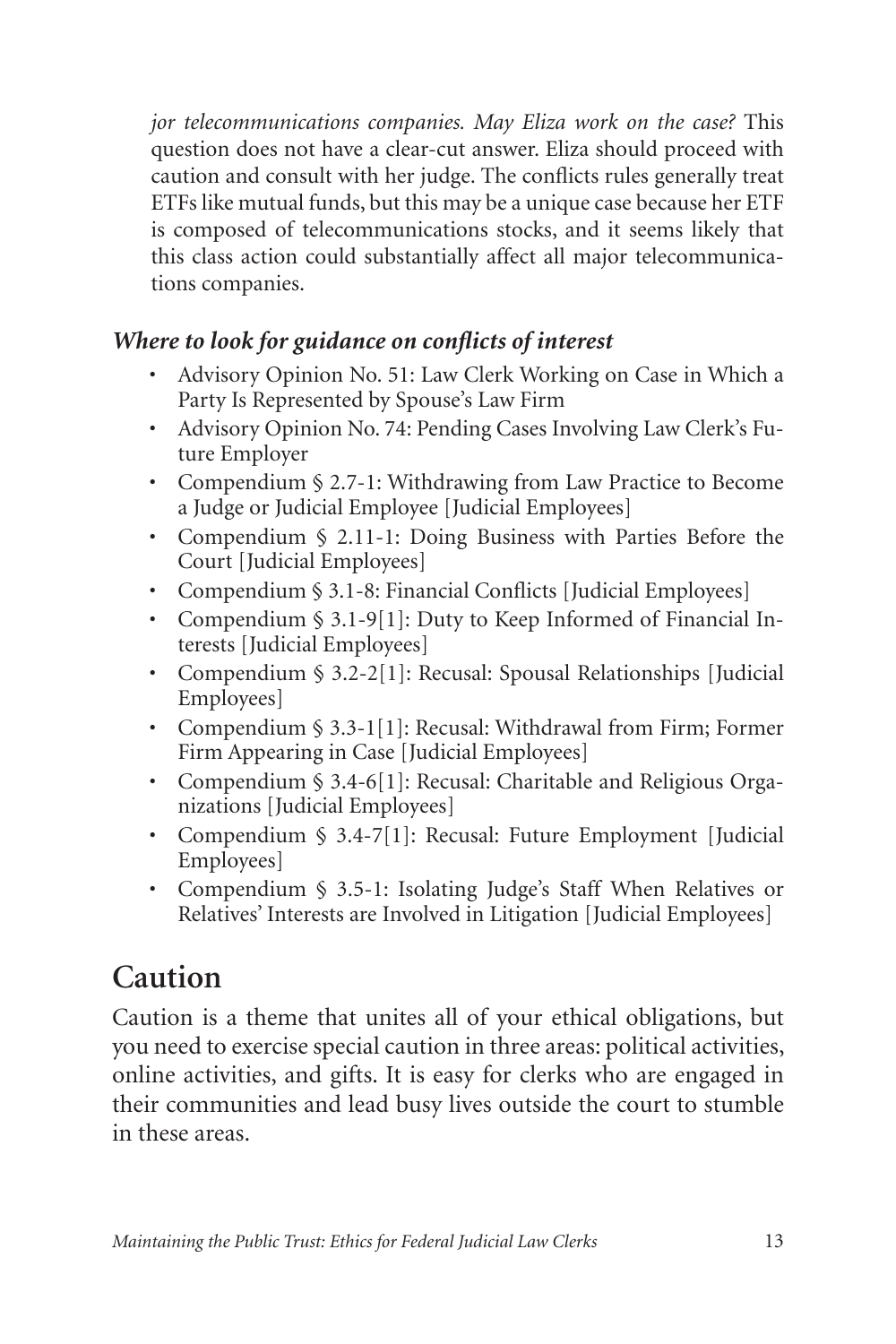## <span id="page-17-0"></span>**Political activities**

Canon 5 of the Code of Conduct prohibits law clerks from engaging in both partisan and nonpartisan political activity. You may not run for office; campaign for others; publicly endorse or oppose candidates; or contribute funds to political organizations, candidates, or events. You should not even take passive actions that might link you with a political issue, such as displaying a political sign or bumper sticker.

Exercise considerable caution before engaging in activities with obvious political overtones, even if they don't meet the Code of Conduct's definition of political activity. These might include, for example, activities related to a hotly debated political issue.

Your spouse and children may engage in political activities; however, if they do, you have an obligation to disassociate yourself from their involvement. For example, if your spouse makes political contributions, he or she should do so from a bank account without your name on it.

### *What political activities may you participate in?*

You may register with a political party and vote in partisan and nonpartisan primary and general elections. You may express a personal opinion privately, for example, to a family member or friend. But be careful not to express your political opinions to broader audiences. The Online Activities section, on pages 16–17, discusses how far your circle of friends extends.

Advisory Opinion No. 92 discusses permissible and impermissible political activities for judicial employees. The key is to prevent any association of particular political opinions with the court, thus protecting the independence and impartiality of the judiciary. Ask your judge if you have *any question* about whether it is appropriate to participate in a particular activity.

### *Examples*

• *Jesse's domestic partner runs the election campaign for a local city council person and plans to host a strategy meeting at their house. What, if anything, should Jesse do?* Jesse should take reasonable steps to disassociate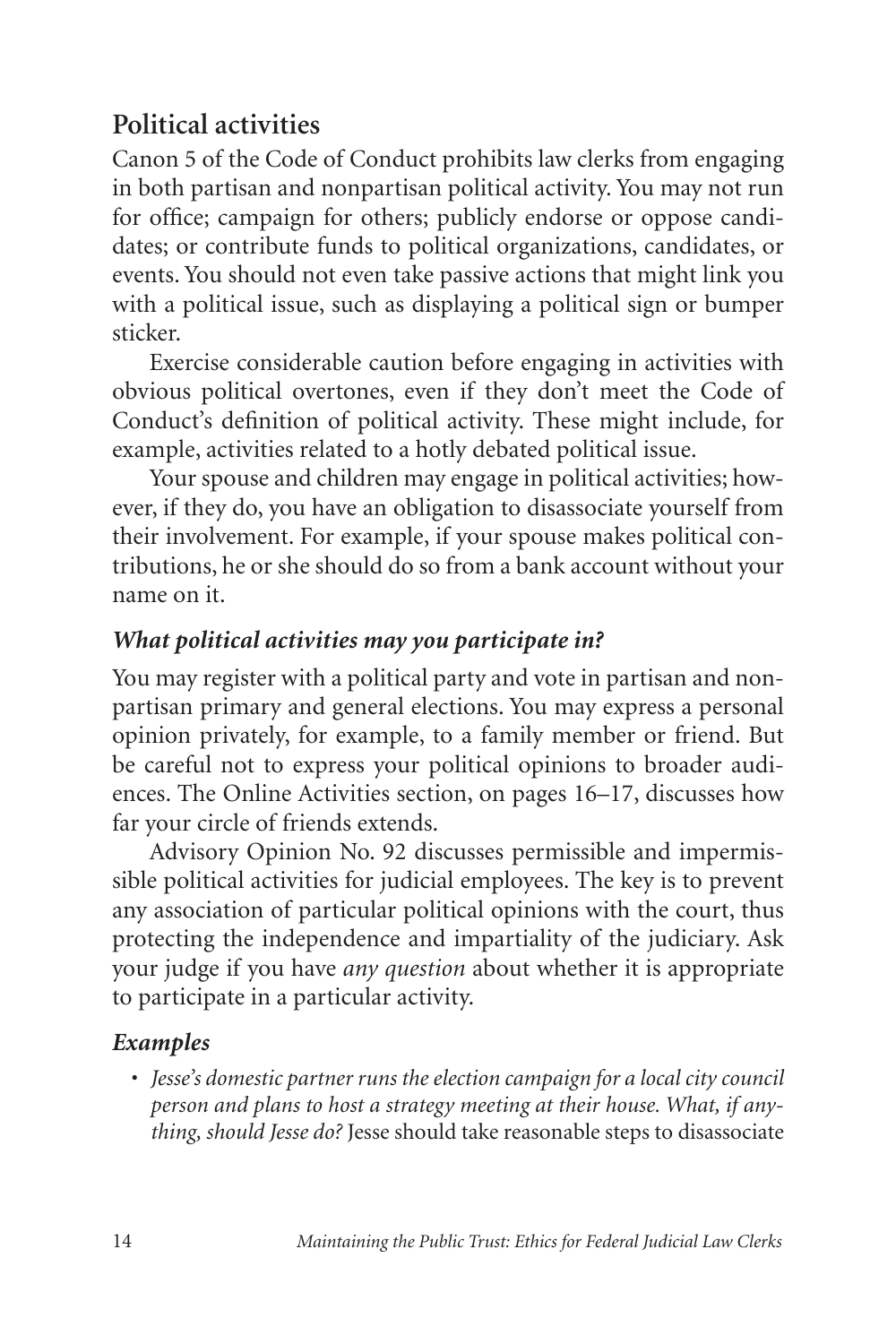himself from the campaign. For example, he should ask his partner not to post a campaign sign in their front yard and not to make campaign contributions from their joint checking account. Jesse should not be at the house during the strategy meeting.

- *In law school, Kathy devoted her free time to environmental advocacy. Just after she began her clerkship, her state passed a controversial ballot measure that some regard as bad for the environment and in violation of federal environmental laws. May Kathy volunteer for a local organization that plans to document and raise awareness about what it views as the measure's ill effects?* No. Kathy should not volunteer for the local organization while serving as a clerk. The activity has significant political overtones and involves a controversial issue that may ultimately be litigated in federal court.
- *Prakash lives in a state that holds caucuses for presidential primaries. Prakash would like to attend a caucus so that he can cast a vote. Is this permissible?* No. As a member of his judge's personal staff, Prakash should refrain from all political activities, including participation in a caucus.
- *A hotly contested senatorial race just began in Natasha's state. She would like to attend an information meeting that one of the candidates is hosting, so that she can learn more about his views on the important issues at stake. May she do so?* No. Natasha may not attend the meeting. Her presence might be viewed as an endorsement. She may, however, attend a nonpartisan event to which all candidates are invited, such as a debate sponsored by the League of Women Voters.

#### *Where to look for guidance on political activities*

- Advisory Opinion No. 92: Political Activities Guidelines for Judicial Employees
- Compendium § 5.3-1: Spouse's and Other Relatives' Political Activities [Judicial Employees]
- Compendium § 5.4-1: Public Support Causes [Judicial Employees]
- Compendium § 5.5: Other Partisan Political Activities [Judicial Employees]
- Compendium § 5.6: Other Nonpartisan Political Activities [Judicial] Employees]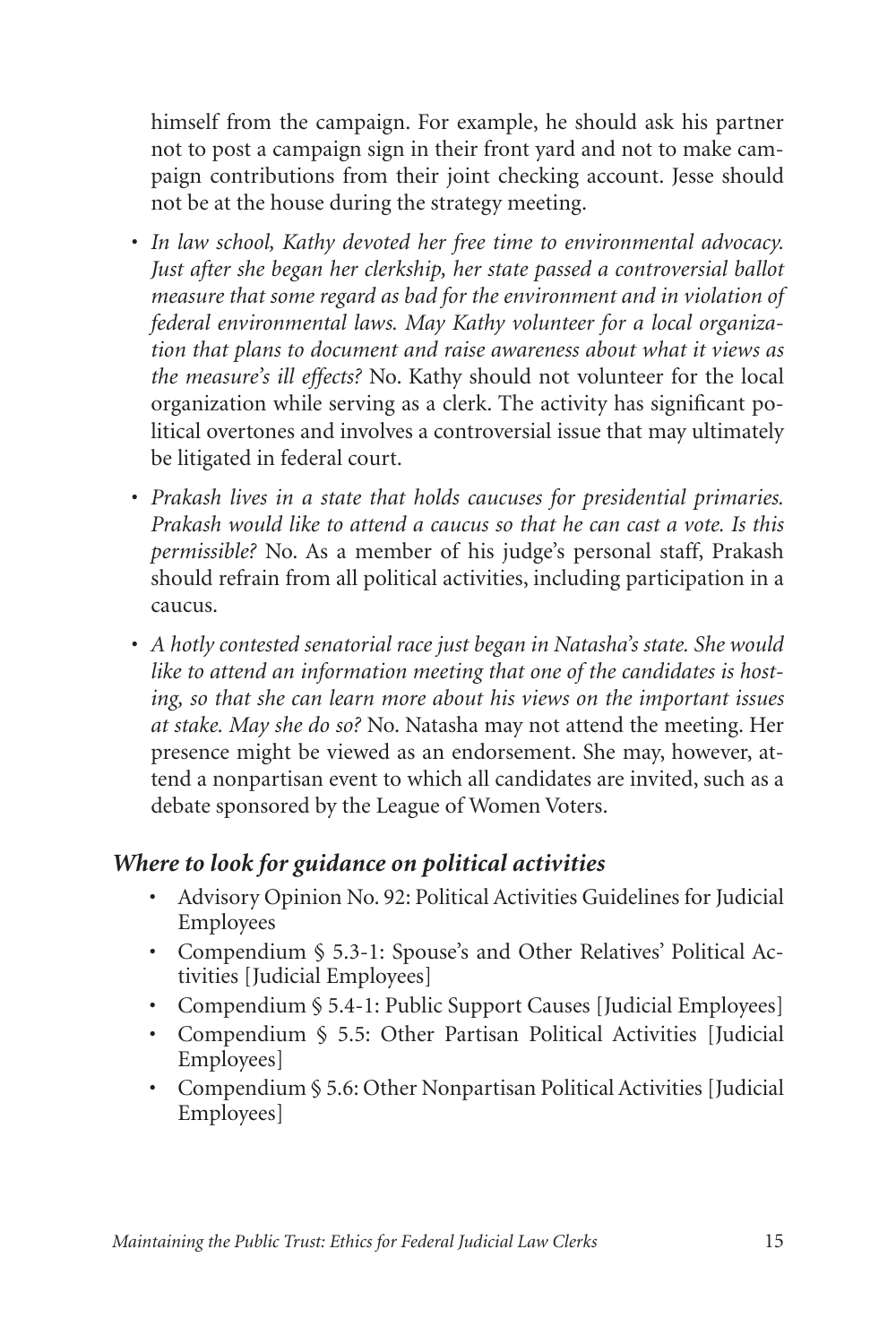## <span id="page-19-0"></span>**Online activities**

Many law clerks spend a significant amount of time online. Using the Internet and other social media can facilitate appropriate research, lead to exchanges with other professionals, and help you maintain contact with family and friends. But your online activities can also pose a threat to multiple ethical obligations, including your responsibilities to maintain confidentiality, to preserve the appearance of impartiality and the independence of the judiciary, and to uphold the dignity of the court.

Before participating in any online activity, answer the following six questions:

- 1. Does the activity readily identify you with the court system?
- 2. Does the activity reveal case information or other confidential court information?
- 3. Does the activity reflect poorly on the court or express an opinion about a controversial topic that may come before the court?
- 4. If you post pictures or comments on a blog or social media site, will they detract, even indirectly, from the dignity of the court or the judicial process?
- 5. If your research is related to a case, would it be appropriate for your judge to take judicial notice of the sources you are using?
- 6. The ultimate question: Are you comfortable with your post becoming front-page news on a popular blog or lawyer news site?

Be sure to find out whether your court, your judge, or both have policies that govern online activities during your clerkship, and obtain your judge's permission before participating in such activities. Also ask for your court's policies regarding use of government computers and computer services. You cannot exercise too much caution with online activities.

### *Examples*

• *Malia just started a clerkship. Malia's judge told her that she may continue to participate in online social networking, as long as she abides by her ethical obligations. May Malia include in her social networking pro-*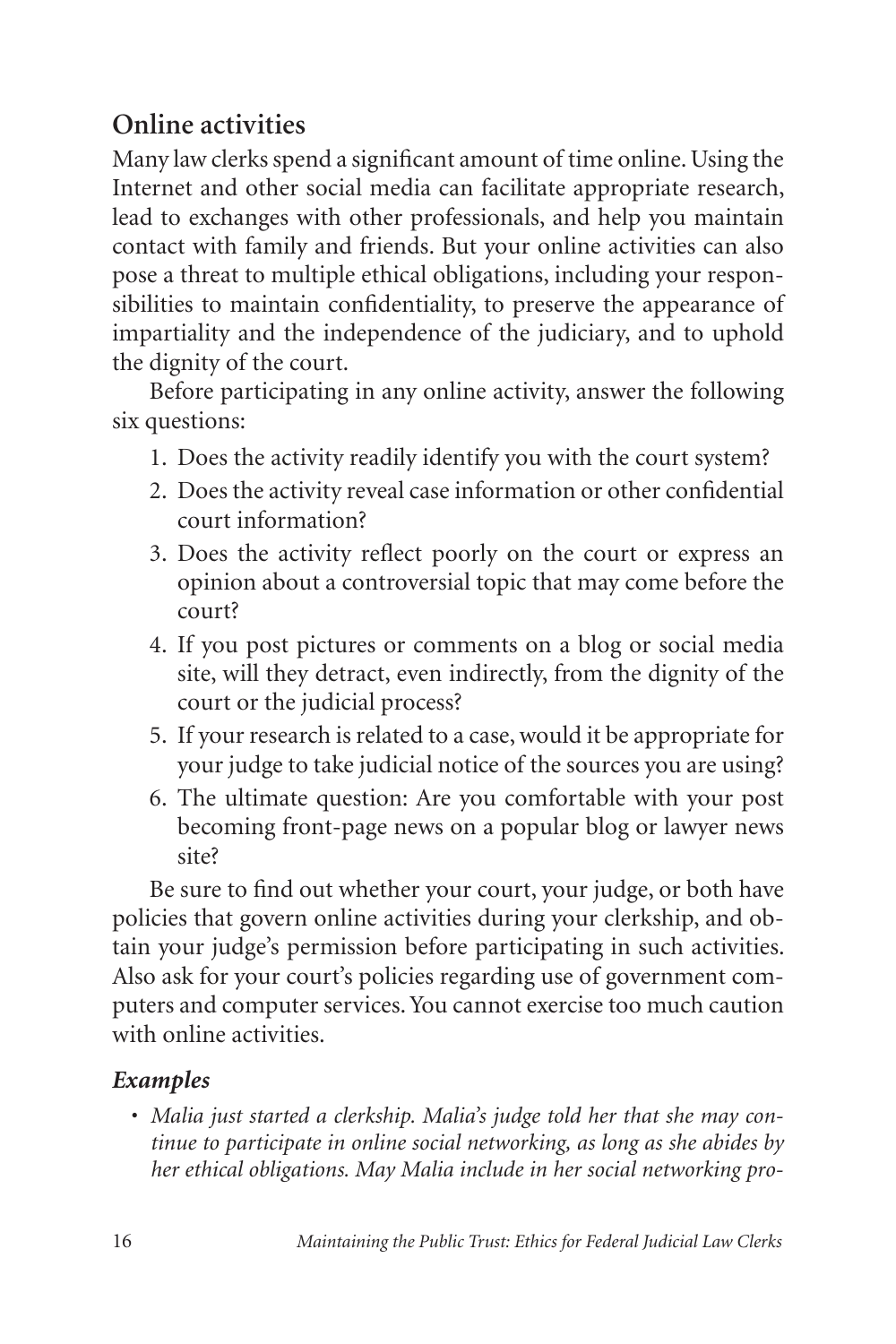*file that she works as a federal law clerk?* Malia should avoid identifying the federal judiciary, her particular court, or her judge as her employer. Such identification increases the likelihood that anything Malia posts will be associated with the courts. However, if Malia has an important reason for identifying her employer on a particular site—if, for example, she wants to participate in a job-search or a professionalnetworking site—she should consult with her judge.

- *In the most recent presidential election, Garrett campaigned strongly for the successful candidate. Garrett knows he may not participate in political activities during his clerkship, and he removed his party affiliation from his social networking profile. His profile picture, however, prominently displays him wearing a campaign T-shirt for the President. Is this permissible?* No. The T-shirt clearly affiliates Garrett with a political party and a politician. He should remove the photo from his networking profile.
- *Fred loves food. He especially loves pastries, and has, for several years, maintained a modest blog cataloging his endeavors to make French pastries. May Fred continue this blog while clerking?* Yes. He may continue the blog, provided his judge consents and his blog sticks to culinary commentary.
- *Minerva uses a social networking site to tell her friends and family about her adventures clerking in a new city. Usually, her messages are not workrelated, but the court just issued an important civil rights opinion, and Minerva wants to send a link so that people can read the opinion as soon as it becomes available. Should she do this?* Minerva should check with her judge. Although the opinion would be public by the time she sent the link, Minerva may unintentionally give impressions regarding the opinion that would be improper, such as a predisposition about the legal issues at stake.
- *Chase worked on an opinion that struck down a state law as unconstitutional under the First Amendment. This morning the court published it. May Chase update his online "status" with any of the following comments: (a) "Just scored a major win for free speech!" (b) "Check out Freespeaker v. New York, published today. Interesting opinion." (c) "Dear New York: please stop infringing free speech." (d) "I ♥ the First Amendment."?* No. None of these comments is appropriate. Chase should not post online any comments about cases or legal issues that have come, or could come, before his court.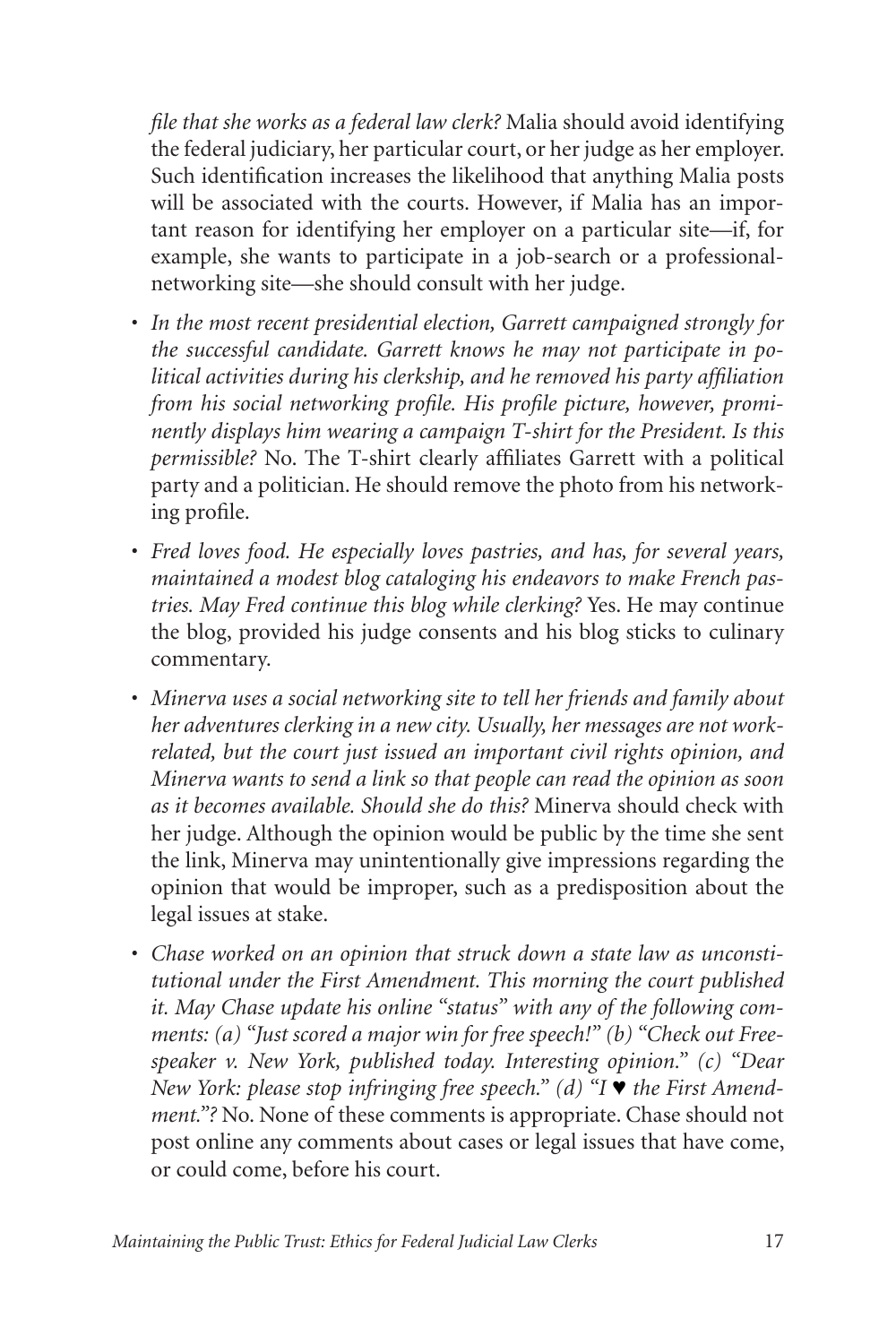### <span id="page-21-0"></span>**Gifts**

The ethics rules place restrictions on the kinds of gifts you may receive during your clerkship and from whom you may receive them. Under the rules, "gifts" are not just presents wrapped up with nice bows. The Judicial Conference Gift Regulations, § 620.25, define gifts as "any gratuity, favor, discount, entertainment, hospitality, loan, forbearance, or other similar item having monetary value."

You may not solicit or accept gifts from anyone "who is seeking official action from or doing business with the court" or anyone "whose interests may be substantially affected by the performance of" your official duties. Gift Regulations § 620.30; Code of Conduct Canon 4C(2). You also may not accept any gift in return for being influenced in the performance of an official act, or accept gifts on a basis so frequent that it appears you are using your law clerk position for private gain. Gift Regulations § 620.45.

The Code of Conduct imposes the additional duty that a judicial employee should endeavor to prevent any household family members from soliciting or accepting any gift that the judicial employee may not accept. Canon 4C(2).

There are exceptions to the general prohibition on receipt of gifts. You may accept gifts from relatives and friends on special occasions, such as an anniversary or birthday. You may also accept invitations to bar-related functions. Gift Regulations § 620.35.

You may also accept ordinary social hospitality; scholarships or fellowships available on standard terms; and opportunities and benefits, including commercial discounts that are offered on the basis of factors other than your status as a judicial employee. You may also accept rewards and contest prizes, and anything for which market value is paid. Gift Regulations  $\S$  620.25(a)–(h).

### *Examples*

• *The local Inn of Court invited Warren to attend an introductory reception at which there will be modest free food and drinks. May Warren attend?* Yes. Warren may attend this event, sponsored by a law-related organization, at which regular social hospitality will be offered.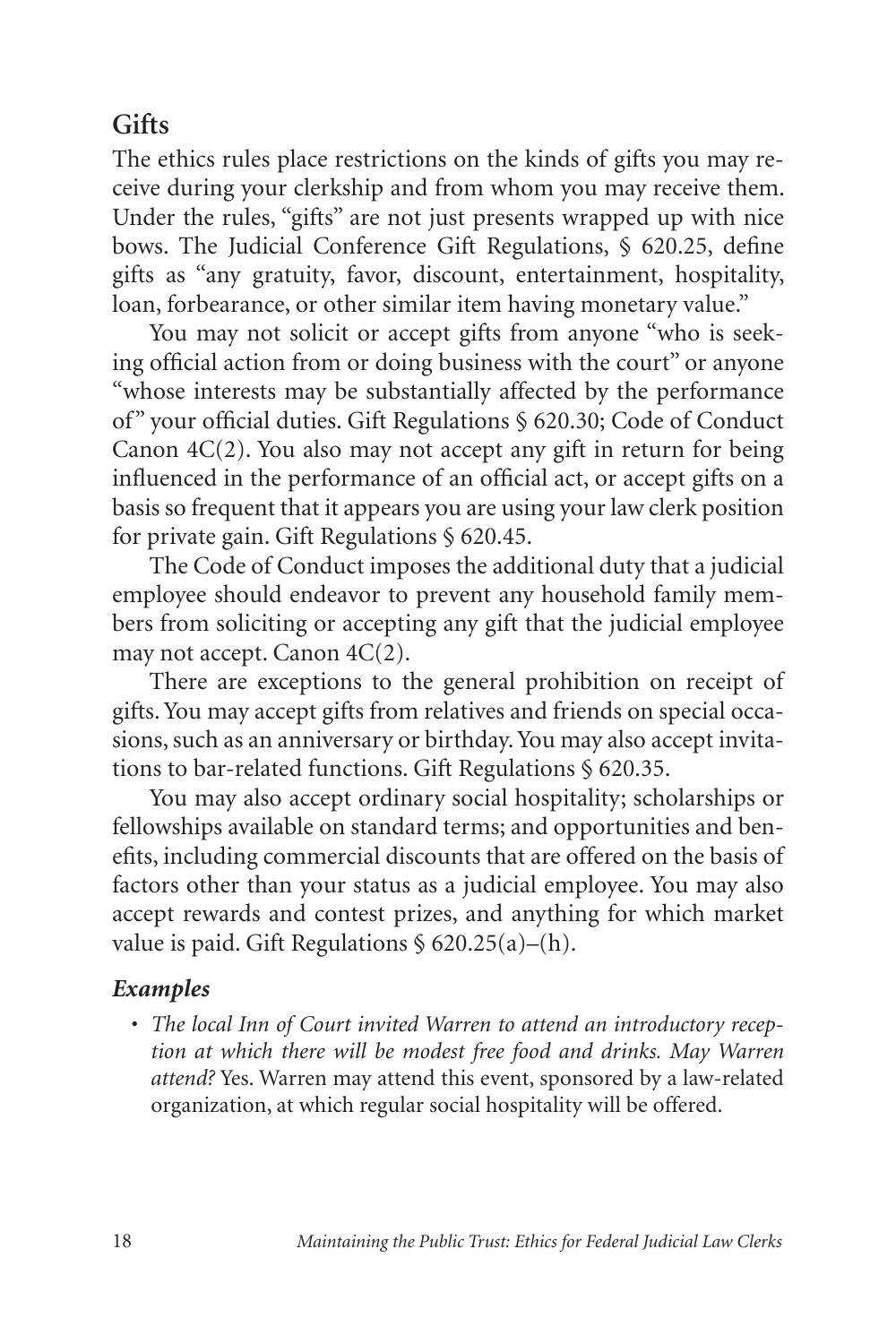- *Nanette's judge is celebrating 20 years on the bench this year, and she is helping organize a party in his honor. May Nanette approach the judge's former firm to help sponsor the event? The judge always recuses himself from matters involving the firm.* No. Nanette may not solicit the gift of sponsorship from the firm, which does business before the court. In addition, her solicitation of funds could at least create the appearance that her judge is asking for money from his former colleagues, which would also be inappropriate.
- *A CLE seminar group invited Seamus to a national intellectual property law conference. The group asked him to participate in a panel on clerkship application strategies for summer interns. In return, Seamus can attend the conference for free. The group offered Seamus' co-clerk, Jean, an admissions discount. May Seamus and Jean accept the invitations?* Yes. In general, a judge or judicial employee may accept gifts of an invitation and travel expenses to attend bar-related functions, educational activities, or activities dedicated to improvement of the legal system.
- *As part of its interview process, a firm takes Yasmin to dinner at a fancy local restaurant. A few days later, the firm offers Yasmin a position after her clerkship ends, which she accepts. The firm then invites her to attend its annual retreat, at a nearby fancy mountain resort. May Yasmin accept the dinner and the invitation to the retreat?* Yasmin may accept the dinner. Taking applicants to dinner is a standard part of the firm's interview process, and thus unlikely to raise an appearance of impropriety. Yasmin may not attend the retreat. The retreat is an expensive gift that suggests Yasmin is closely affiliated with the firm. This raises the appearance of impropriety. The gift regulations permit a judicial employee to accept benefits—such as an interview-related meal—that are provided in connection with bona fide employment discussions.

### *Where to look for guidance on gifts*

- Advisory Opinion No. 83: Payments to Law Clerks from Future Law Firm Employers
- Compendium § 2.5-1: Future Employment [Judicial Employees]
- Compendium § 2.9-1: Benefits Received from Entities Doing Business with the Courts [Judicial Employees]
- Compendium § 4.8-5[1]: Discounts [Judicial Employees]
- Compendium §§ 21–29: Section on the Ethics Reform Act and Judicial Conference regulations concerning gifts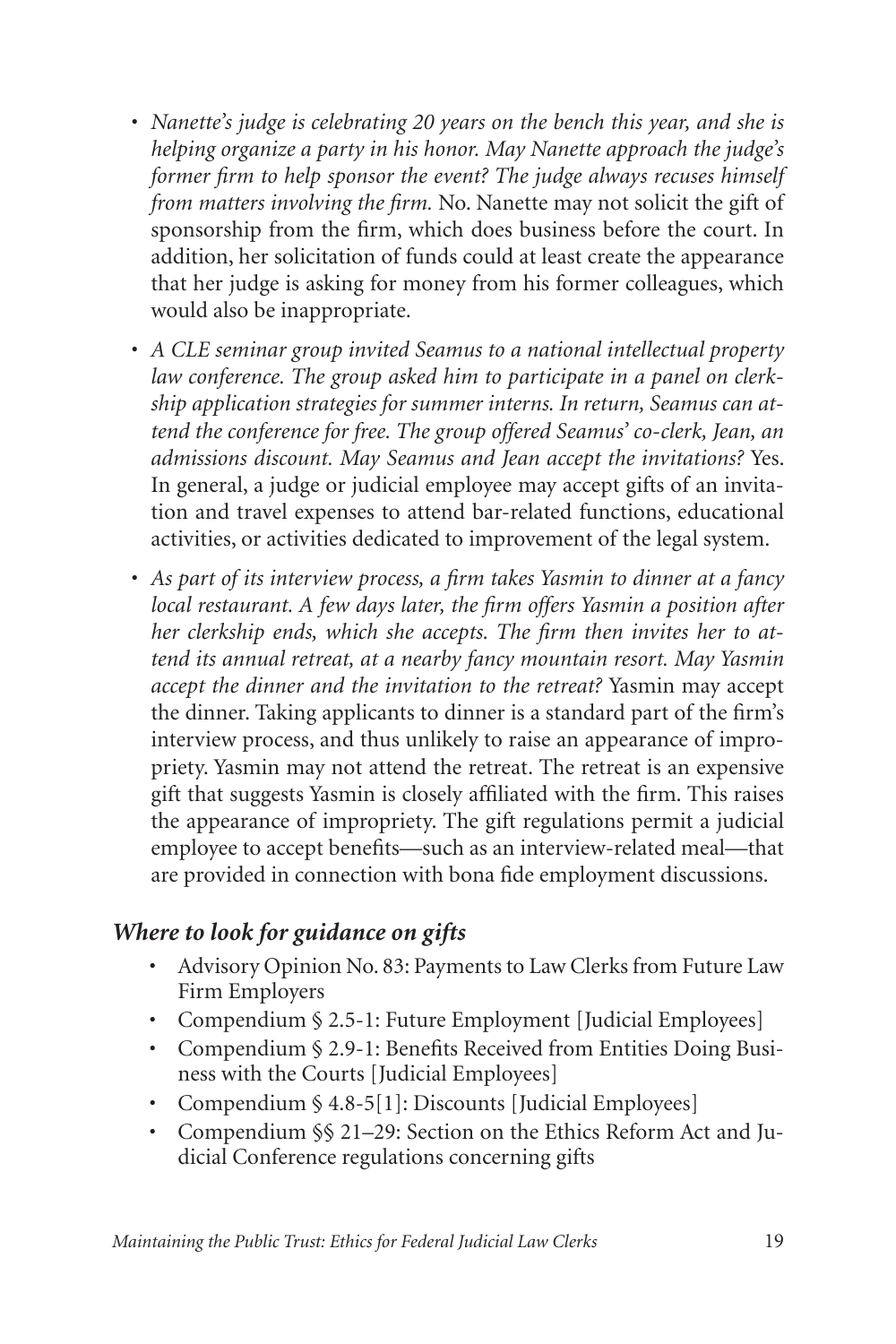## <span id="page-23-0"></span>**Community and Other Outside Professional and Social Activities**

Like judges, many law clerks participate actively in community organizations and other outside professional and social activities. This involvement is laudable, and the ethics rules permit you to continue participating in these activities, with certain limitations. Be sure to consult with your judge; many judges have specific policies about outside activities.

Canon 4A of the Code of Conduct sets the basic threshold for involvement by law clerks in *any outside activities*, including business, financial, and fiduciary activities. It permits you to undertake these activities as long as they do not interfere with the performance of your official duties or adversely reflect on the operation and dignity of the court. You may participate in charitable, religious, cultural, avocational, and recreational activities. If you write, lecture, or teach, you must have your judge's permission, especially if the topic is controversial, law-related, or likely to be the subject of litigation.

You may engage in fund-raising; however, you may not use, or permit anyone else to use, the prestige of your position with the court in a fund-raising effort. You may not solicit funds from lawyers or persons likely to come before the court, nor may you solicit funds from subordinates or other court personnel.

Do not raise funds for organizations that litigate regularly in any court or for organizations that take controversial stands on issues that may find their way to federal court. Do not solicit funds for or contribute to a partisan political organization, candidate, or political event.

If an outside activity relates in any way to the law or the legal system, *consult with your judge before* engaging in that activity. During your clerkship, you *may not* practice law. The rules permit only a few narrow exceptions: you may appear pro se; you may perform routine legal work concerning the management of your own affairs or those of a family member (although you may not enter an appearance in federal court); and you may act pro bono in certain civil cases (although you may not enter an appearance in any state or federal court or administrative agency).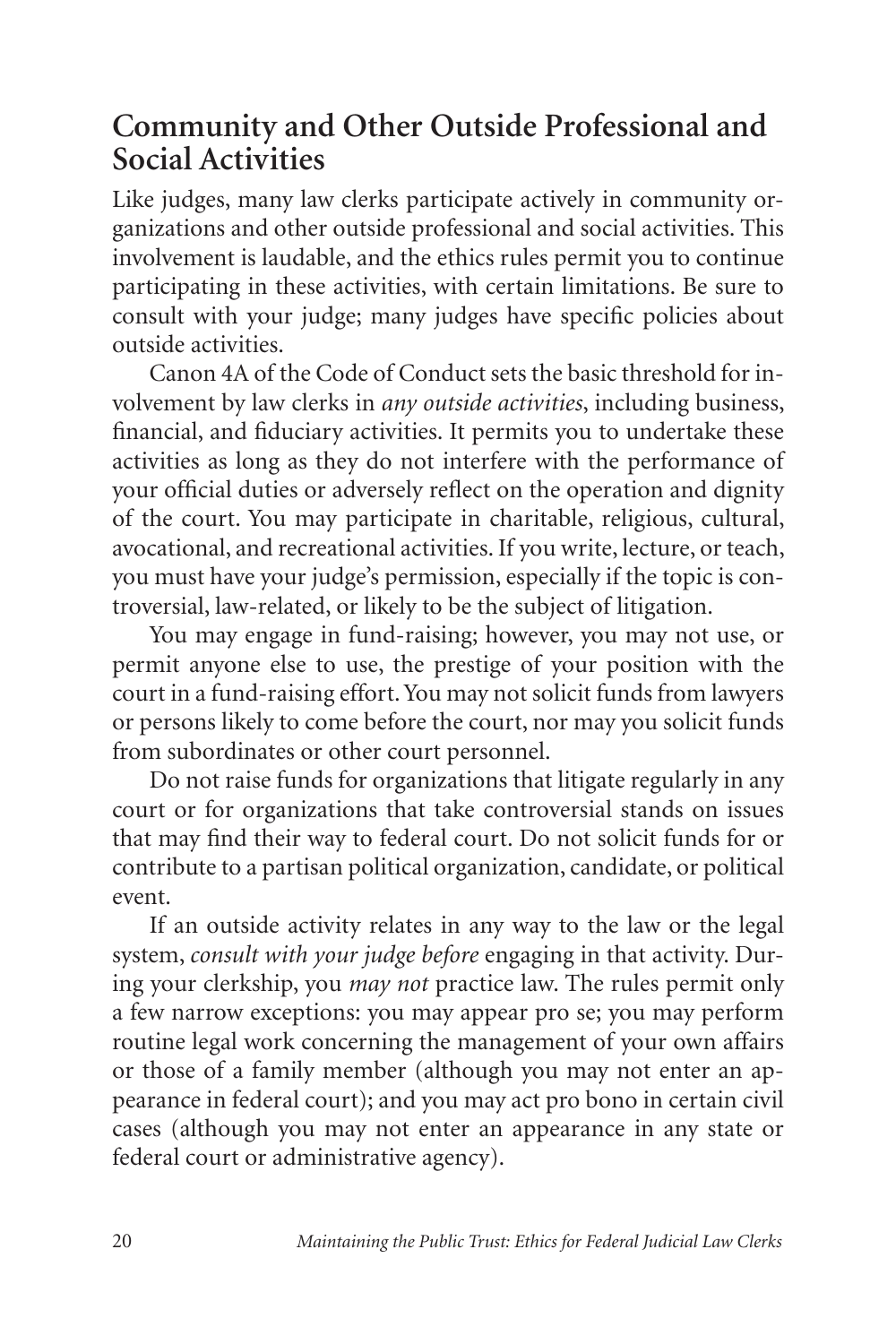You should not accept a governmental appointment that has the potential for dual service to and/or supervision by independent branches of government (including state courts) or different governments during judicial employment.

### **Outside Legal Activities—A Checklist**

*You should consult with your judge before engaging in any outside activity that might be construed as legal. If you answer yes to any of the questions below, you should not engage in the activity.* 

- Does the activity interfere with your performance of your official duties?
- Will the activity exploit your government position?
- Does the activity present an appearance of impropriety or reflect adversely on the court?
- Will the activity associate you in a substantial financial manner with attorneys appearing in your court?
- If the activity involves routine family legal work, does it
	- involve any appearance in federal court?
	- occur while you are on duty or in the workplace?
	- result in compensation (other than in probate proceedings)?
- If the activity involves the pro bono practice of law, does it
	- involve any appearance in a federal, state, or local court or administrative agency?
	- occur while you are on duty or in the workplace?
	- involve a matter of public controversy or an issue likely to come before your court?
	- result in compensation?
- Is the activity inconsistent with any additional condition or limitation your judge imposes on law clerks' law-related activities?
- Does the activity have the potential for dual service to and/ or supervision by independent branches of government (including state courts) or different governments?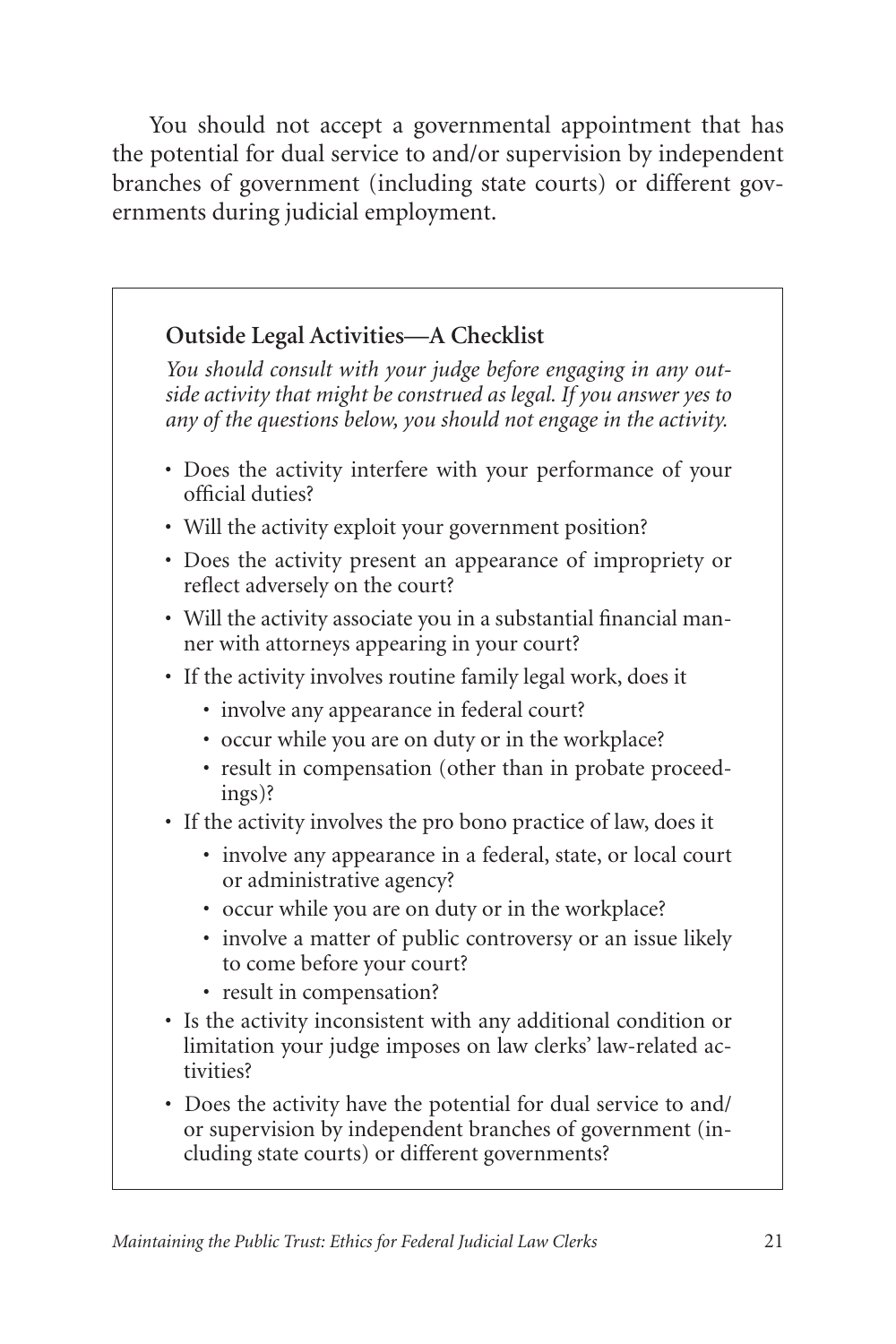### <span id="page-25-0"></span>**Compensation for outside activities**

You may earn compensation from certain outside activities or receive reimbursement for expenses related to those activities, but there are limits. *See* Canon 4E. You may receive compensation for a *series* of speeches or articles, as long as they are unrelated to your official duties. You may not, however, accept honoraria, which are defined as payments for a single appearance, speech, or article. You may not receive compensation for the limited practice of law that is authorized by Canon 4D.

You may need to file reports regarding compensation or reimbursement for outside activities. Check with your court regarding such requirements.

### **Use of office equipment**

You may be tempted to use office equipment and courthouse services for tasks associated with your outside activities. Be careful. Judicial employees have a responsibility to protect and conserve government property and should not use government property for other than authorized purposes.

Never use office equipment and services for outside activities in a manner that imposes substantial costs on the government. Your court may have a policy permitting the de minimis use of resources, such as occasionally copying short documents. Use that does not impose any cost on the government, such as use of the court's library in the evening, should also be acceptable. However, any practice of law that is permitted under Canon 4D should not take place in the workplace.

### *Examples*

- *Nelson's church invited him to assume an important position as lay leader. This position requires extensive community outreach. May he accept?*  Yes. Nelson may accept the position, so long as it does not include activities that would jeopardize his ethical obligations as a clerk. He may not, for example, speak about a controversial social topic that might be litigated in court.
- *During law school, Vasily worked as a* guardian ad litem *representing children in abuse and neglect proceedings. Vasily would like to continue*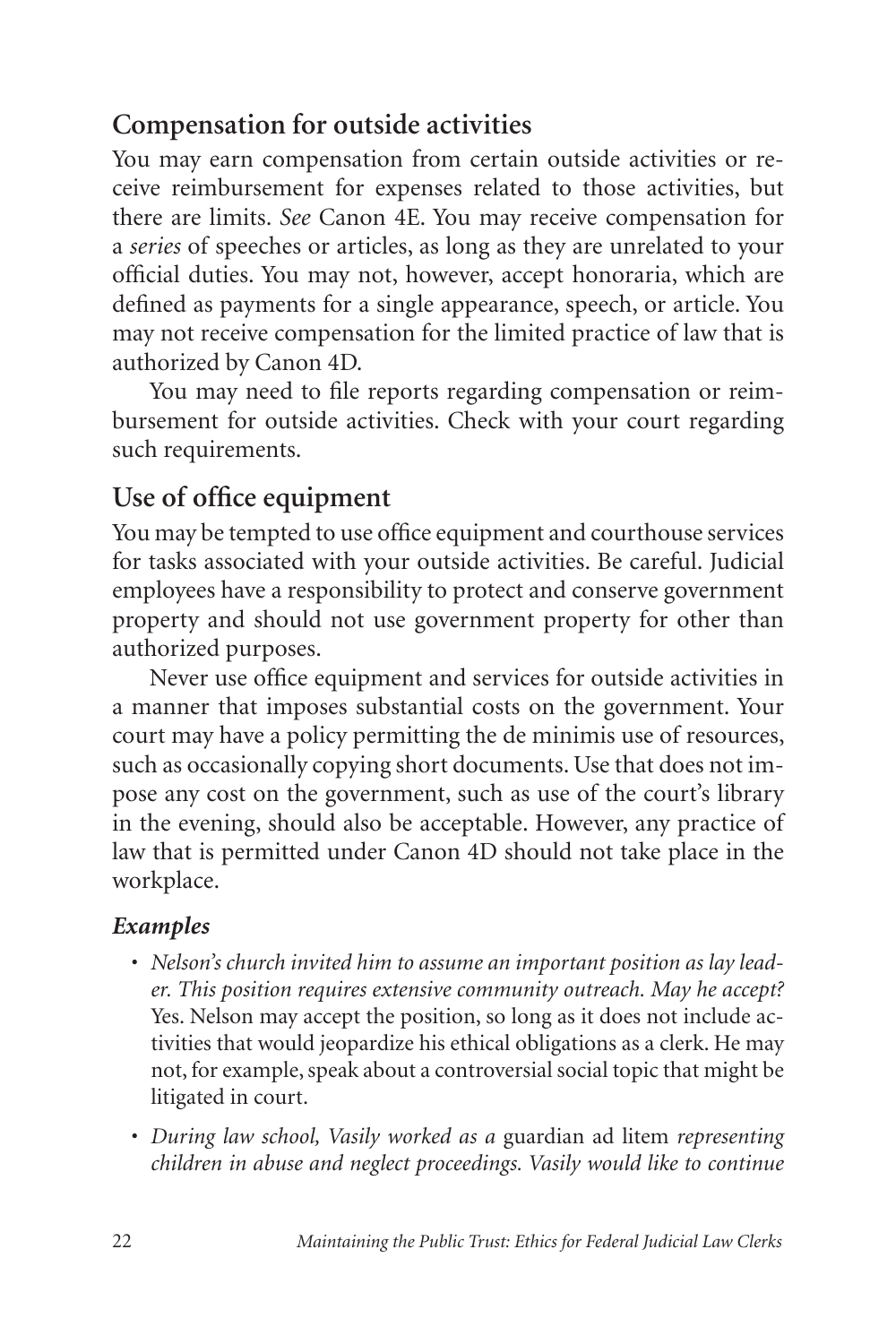*representing one of the children, in a case with heartbreaking facts. A state judge will preside over the proceeding. May Vasily continue the representation?* No. Vasily may perform certain pro bono legal work in non-criminal cases, but he may not represent a client in any state or federal court or before an administrative agency.

- *Donna, a career law clerk, would like to join the newly formed local chapter of a national organization devoted to promoting conservative legal views. May Donna join the group?* Yes. Donna may join the group, as long as the group does not participate in or sponsor political activities and as long as Donna's involvement does not raise an appearance of impropriety based on certain considerations. For example, Donna should avoid involvement with the advocacy group if it suggests a predisposition as to legal issues or an influence due to the relationship. Concerns would also increase with Donna's level of involvement (i.e., attendee, contributor, member, or officer); the group's degree of advocacy; and any overlap between the group's activities and her official duties. Similar considerations govern involvement in public protests.
- *Before her clerkship, Tammy participated actively in a local legal aid organization. The organization asked her to serve on its board of directors. May she?* No. Assuming that the organization regularly represents clients who appear before Tammy's judge, acceptance of the position would require her to withdraw from participation in such cases. Clerks should not engage in activities that would often make them ineligible to work on cases assigned to their judges.
- *A few months into his clerkship, a local law school invites Guillermo to teach a seminar on international tax law as a visiting professor. Guillermo would like to accept the invitation, as he hopes to become a law professor after his clerkship. May he teach the seminar?* Yes. Subject to his judge's prior approval, Guillermo may teach the class. He must make sure to adhere to his ethical obligations while teaching. He must not, for example, discuss any of his judge's pending cases.

#### *Where to look for guidance on participation in community and other outside activities*

- Compendium § 1.3-1: Service in State Government Positions [Judicial Employees]
- Compendium § 2.11-1: Doing Business with Parties Before the Court [Judicial Employees]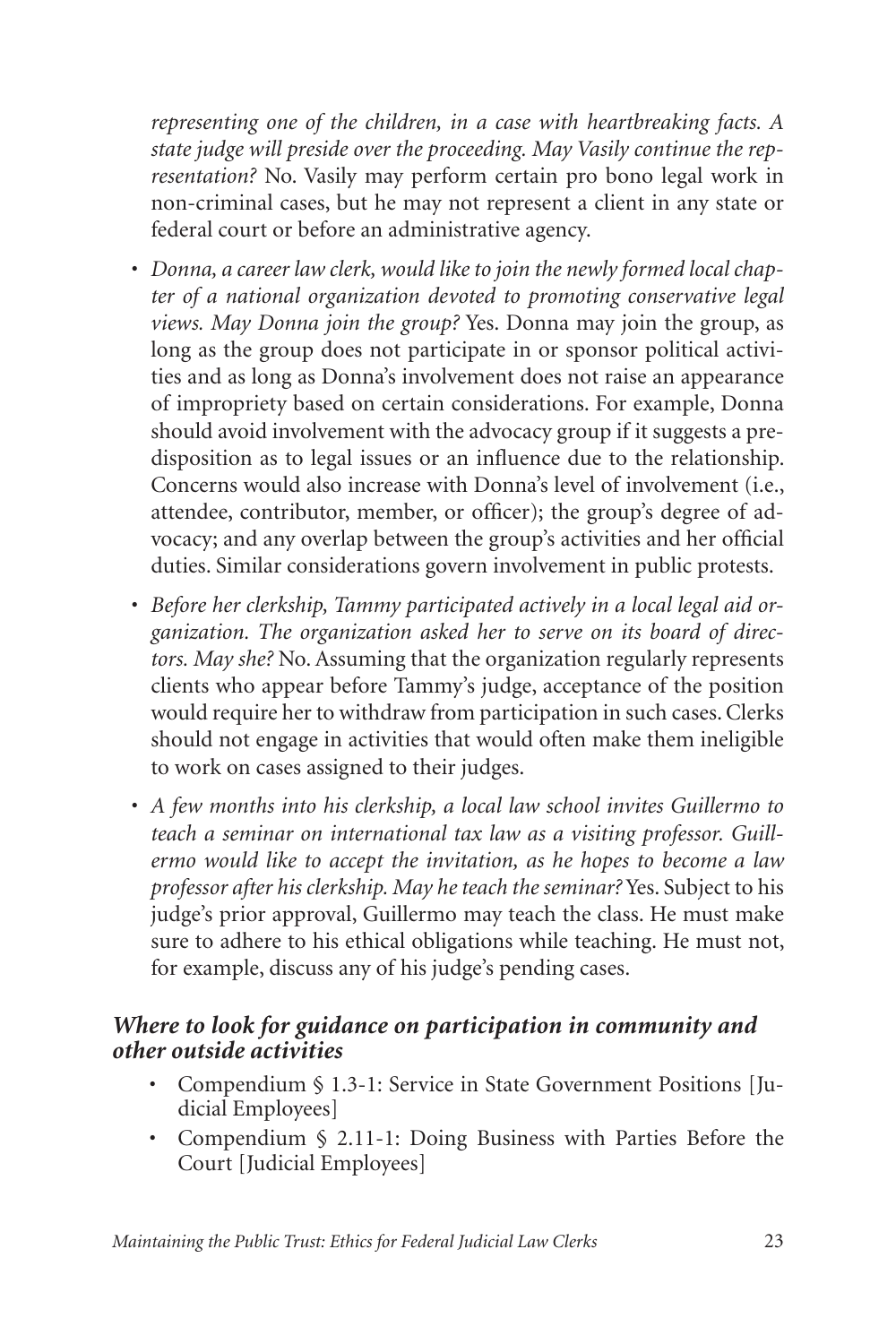- <span id="page-27-0"></span>• Compendium § 4.1-3[4]: Participation in Bar Association Activities, and Service on Boards and Committees [Judicial Employees]
- Compendium § 4.1-4[1]: Arbitration and Mediation [Judicial Employees]
- Compendium § 4.1-5[1]: Practice of Law [Judicial Employees]
- Compendium § 4.2-7: Nonprofit Civic, Charitable, Educational, Religious, or Social Organizations [Judicial Employees]
- Compendium § 4.4-6: Business Activities [Judicial Employees]
- Compendium § 4.6-6: Governmental Appointments [Judicial Employees]
- Compendium § 4.8-7[1]: Attendance at Seminars and Reimbursement of Expenses [Judicial Employees]

# **Career**

Many law clerks serve the court for a year or two, and need to start thinking about future employment shortly after their clerkships begin. Other clerks serve for a longer period of time, but may also decide to pursue other professional opportunities. The ethics rules place limits on how you engage in activities related to future (or past) employment. Be mindful of three issues in particular.

First, a job search may create new conflicts of interest. Ask your judge if you may apply for a job with a firm that represents a party currently before the court. If you interviewed with a firm but have not accepted an offer, your judge has discretion about whether you may work on matters involving the firm. Once you have accepted an offer, however, the ethics rules take the decision out of your judge's hands. You may not work on any pending or future cases involving your future employer.

Second, do not let down your guard regarding confidentiality during your job search. Exercise care when preparing applications. Ask your judge whether you may submit written work from your clerkship as part of your application. While some judges may permit you to use a redacted bench memorandum, draft opinion, or order as a writing sample, others may not.

Maintaining confidentiality can be particularly challenging during job interviews. Prospective employers may probe for insight into your judge's deliberative process and your contributions to judicial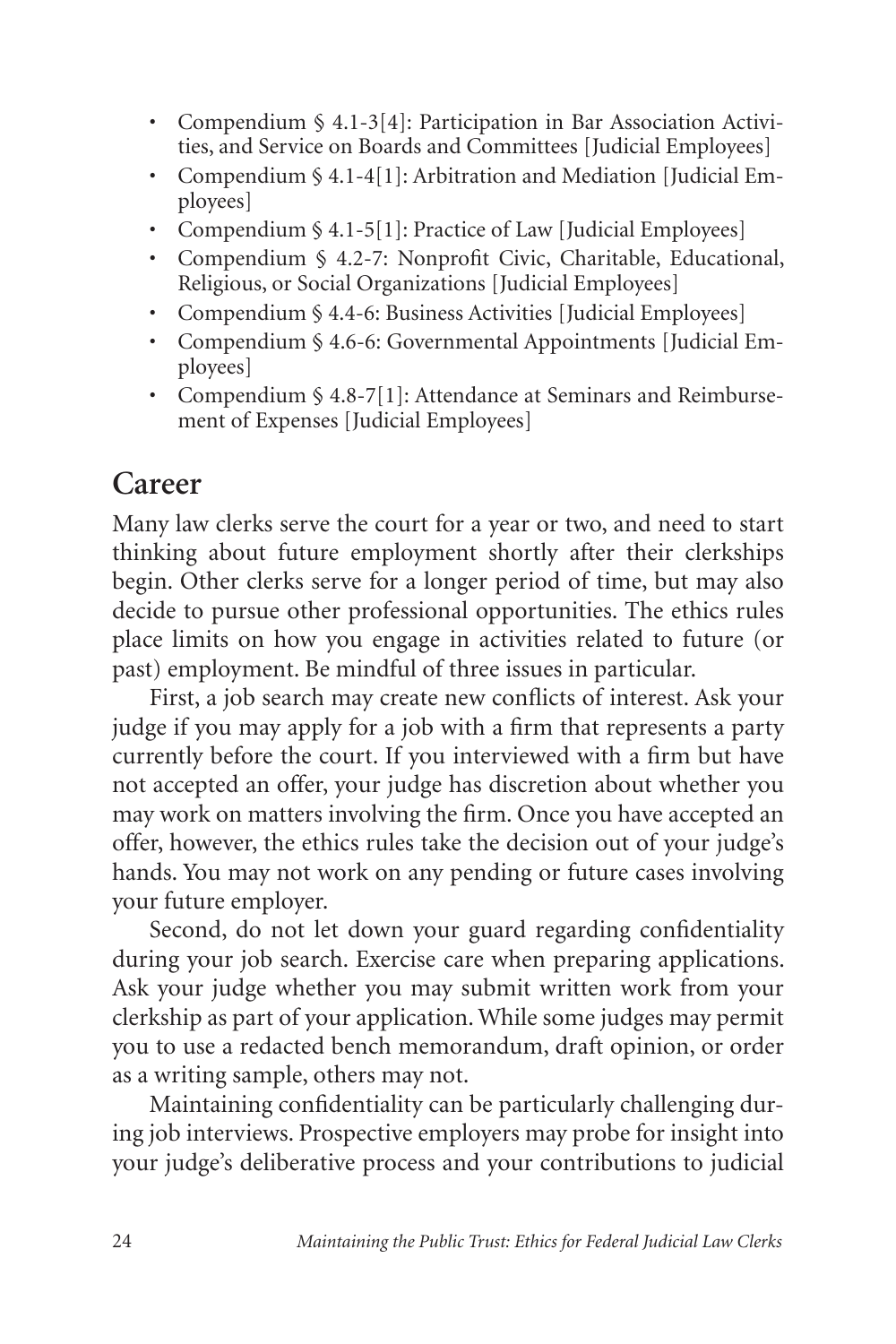opinions, but your confidentiality obligations remain firmly in place. Check with your judge *before* you interview. You should be able to speak generally about your role as a law clerk without divulging specific cases or legal issues.

Third, prospective employers may offer gifts or benefits that raise ethical issues. Generally, you may accept benefits that employers customarily provide in connection with bona fide employment discussions, such as meals or hospitality during the application process.

Once you accept a position, an employer may offer additional benefits, such as a clerkship bonus, compensation for bar-related expenses, or an invitation to a firm retreat. During your clerkship, you may *only* accept bar expenses and relocation expenses. You may not accept clerkship bonuses or other financial incentives (such as interest-free loans or salary advances). You should generally decline invitations to major firm events, such as retreats, although you may want to check with your judge regarding invitations to other firm events, as circumstances vary.

Finally, your ethical obligations impose certain ongoing restrictions that follow you to the next step in your career. You may not participate in any matter that was pending before your judge during your clerkship. Your judge may have a policy about whether you may appear before the judge and, if so, how much time must first elapse. The court for which you clerked may also place restrictions on your participation and appearance in matters. It may be helpful to check on these restrictions before your clerkship ends. And, of course, your confidentiality obligations continue. Former law clerks must observe the same restrictions on disclosing confidential information as current clerks do.

#### *Examples*

• After Clementine accepted an offer to work for a local law firm after her *clerkship, the firm invited her to a day-long training session on how to take a deposition. May Clementine attend?* No. Clementine should not attend the training, which would be a benefit from an organization that does business with the court. Clementine may not attend even if she has already isolated herself from the firm's cases.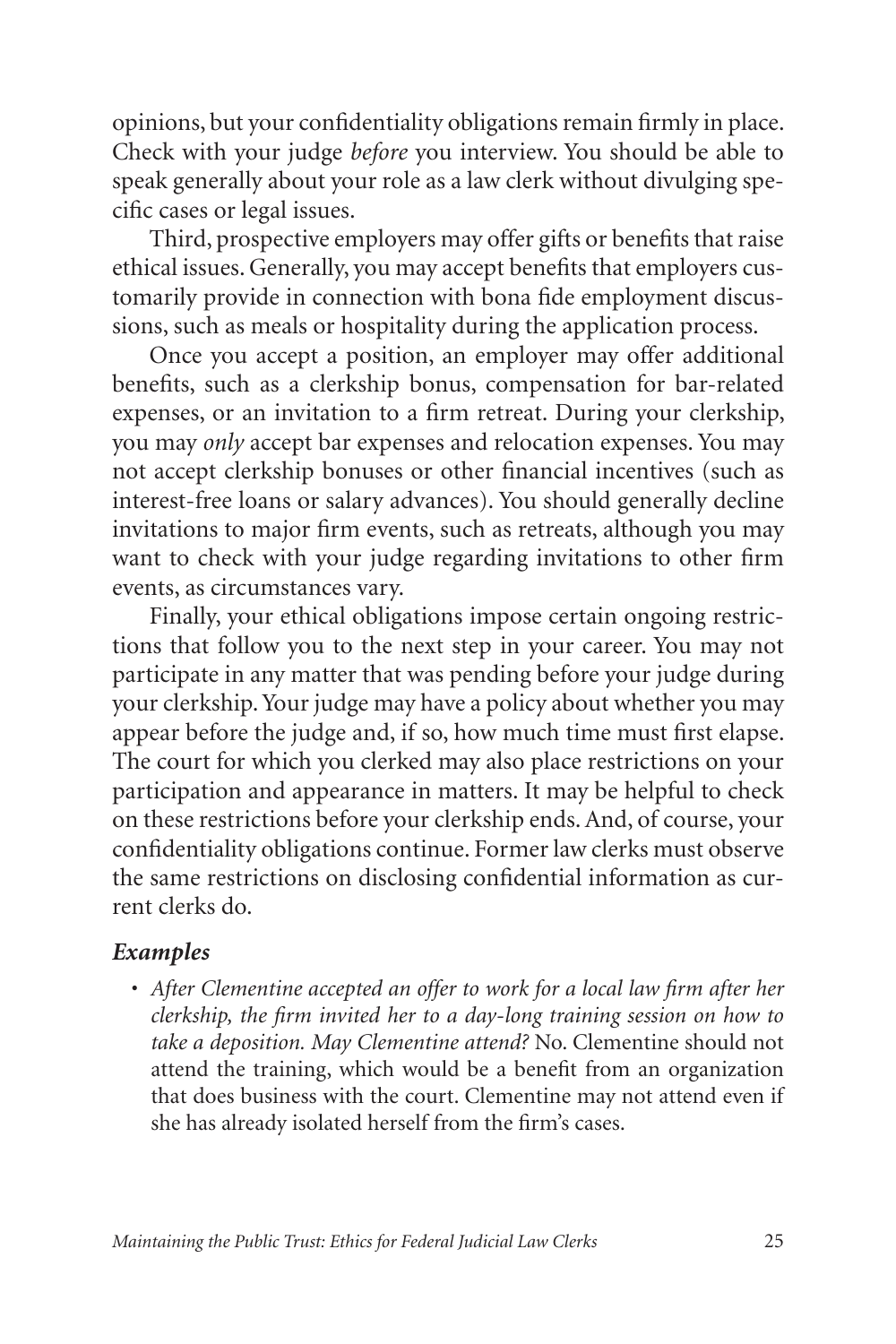- <span id="page-29-0"></span>• *Daniel has been offered a position in a U.S. Attorney's Office in another part of the state. Must he isolate himself from any matter involving a U.S. Attorney's Office?* No. He is only restricted from working on matters handled by the specific U.S. Attorney's Office he is joining.
- *Joshua accepted a job with a large law firm. Before his clerkship ends, the law firm asks for a list of all matters he has worked on. It wants to run a conflicts check. May Joshua comply?* No. The matters that Joshua worked on are confidential and may not be disclosed—before or after Joshua starts work at the firm. When he arrives at the firm, Joshua may identify which of the firm's current matters he cannot work on, so that he can continue to comply with his obligations to the court.
- *Sam accepted an offer with a firm, which offers (a) a salary advance of up to \$7,000; (b) a clerkship bonus of \$50,000; (c) reimbursement for a bar review course and bar exam fees; and (d) reimbursement for relocation costs. Which, if any, of these may Sam accept?* During his clerkship, Sam may accept reimbursement for bar-related expenses and relocation costs. But he may not accept the salary advance or bonus until his clerkship concludes. A salary advance is impermissible because it is considered an interest-free loan.

### *Where to look for guidance on career*

- Advisory Opinion No. 74: Pending Cases Involving Law Clerk's Future Employer
- Advisory Opinion No. 81: United States Attorney as Law Clerk's Future Employer
- Advisory Opinion No. 83: Payments to Law Clerks from Future Law Firm Employers
- Compendium § 2.5-1: Future Employment [Judicial Employees]

# **Ethics Checklist for Federal Judicial Law Clerks**

This section presents a checklist of actions and circumstances that could raise an ethical issue. When these actions or circumstances occur, or seem likely to occur, you should be aware of potential ethical issues and discuss the appropriate course of action with your judge. Your judge may have stricter standards than those of the Code of Conduct or statutes. If so, you must follow the policies of your judge.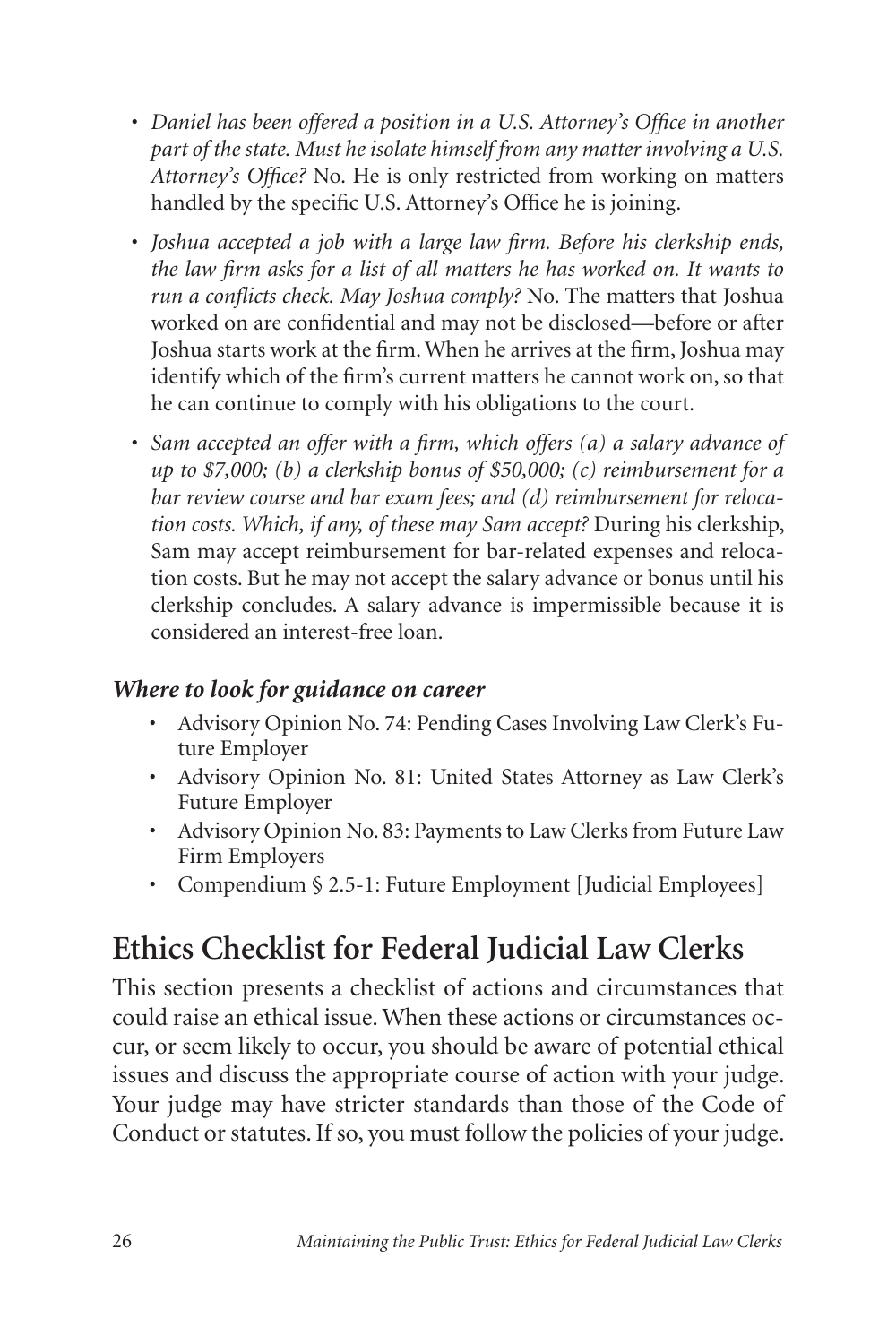## <span id="page-30-0"></span>**Confidentiality**

It is always important to observe your judge's specific requirements about the confidentiality of your court work and chambers discussions. You should find out exactly how your judge wants you to

- deal with the press, including
	- restrictions on communications with the press
	- procedures to follow when contacted by the press
	- the availability of written guidelines for press inquiries
- deal with counsel, including
	- restrictions on communications with counsel
	- procedures to follow when contacted by counsel
- handle case-related discussions with court staff who do not work in your judge's chambers, including other law clerks.

## **Conflicts**

Your judge maintains a list of people, companies, and cases that would generally preclude his or her participation in related cases that come before the court. Most courts use this list to make sure such cases are not assigned to your judge. As a law clerk, you should maintain a similar list to check for possible conflicts whenever you may be assigned to work on a case.

You should include on this list

- any company in which you
	- personally own one or more shares of stock or some other financial interest
	- have an equitable interest (e.g., as a vested beneficiary) in an estate or trust that has a financial interest in the company
	- serve as an officer, director, advisor, trustee, or active participant in the affairs of the company
	- serve as a fiduciary of an estate or trust that has a financial interest in the company
- any company in which your spouse or minor child has a financial interest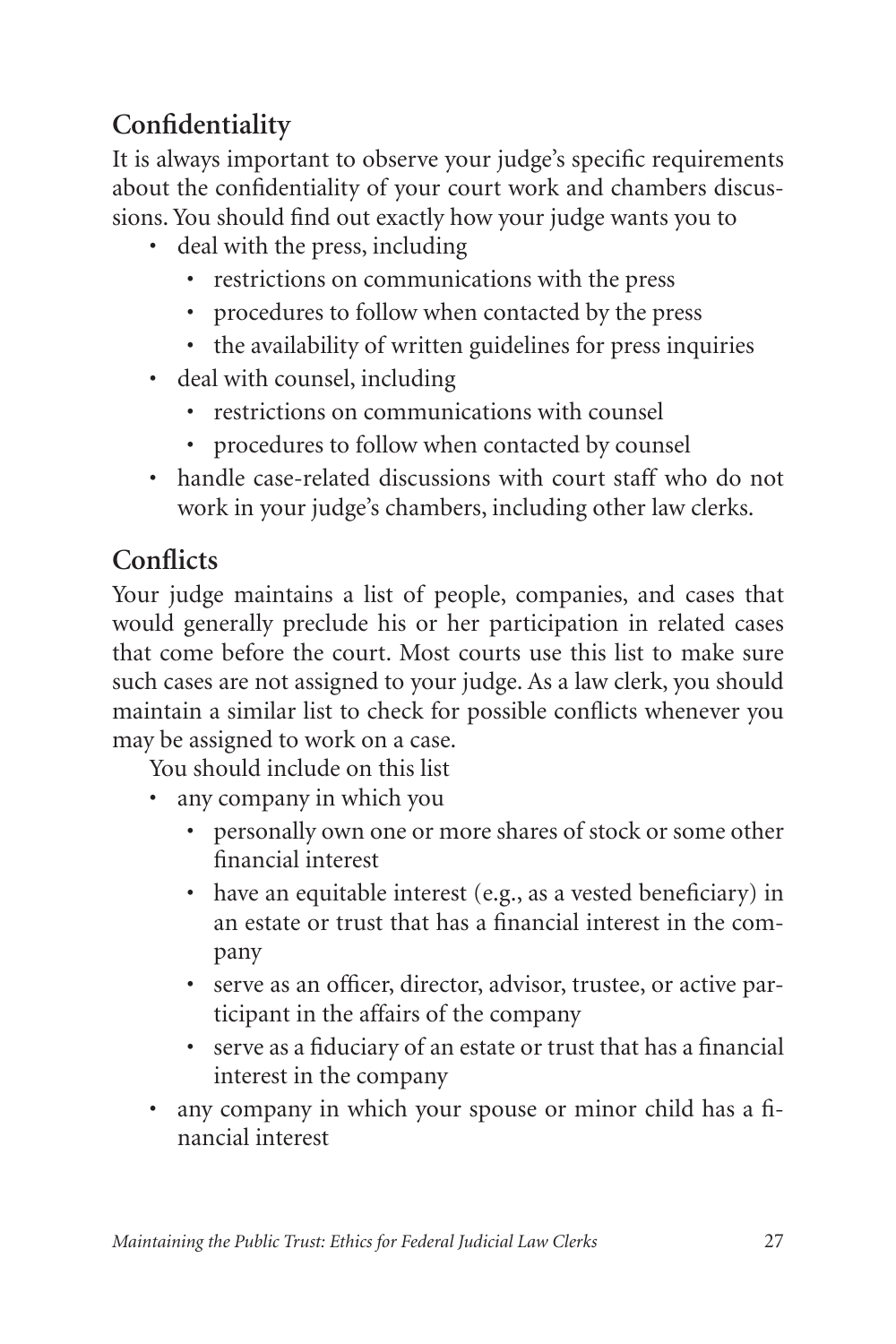<span id="page-31-0"></span>• any agency, company, or law firm with which you are discussing future employment.

You should inform your judge that you have an actual conflict if, in a case assigned to your judge,

- you have personal knowledge of disputed evidentiary facts
- you previously served as counsel in the matter (but review Canon 3F(2) for exceptions to this rule)
- your previous law firm served as counsel in the matter during your association with the firm
- your future law firm serves as counsel in the matter
- you are a party
- you are likely to be a material witness
- you have previously served in government employment as counsel, advisor, or material witness in the matter, or expressed an opinion concerning the merits
- your spouse or a close relative is a party or counsel in the matter
- your spouse or a close relative is an officer, director, or trustee of a party
- your spouse works for a law firm that represents a party in the matter
- your spouse or a close relative is likely to be a material witness
- you, your spouse, or a close relative has an interest that could be substantially affected by the outcome of the case.

## **Caution**

Clerks must exercise special caution in political activities, online activities, and accepting gifts. You may not

- engage in partisan political activities, either as a candidate or on behalf of others
- engage in nonpartisan political activities.

Clerks must ensure that their online activities do not conflict with their ethical obligations or undermine the impartiality and in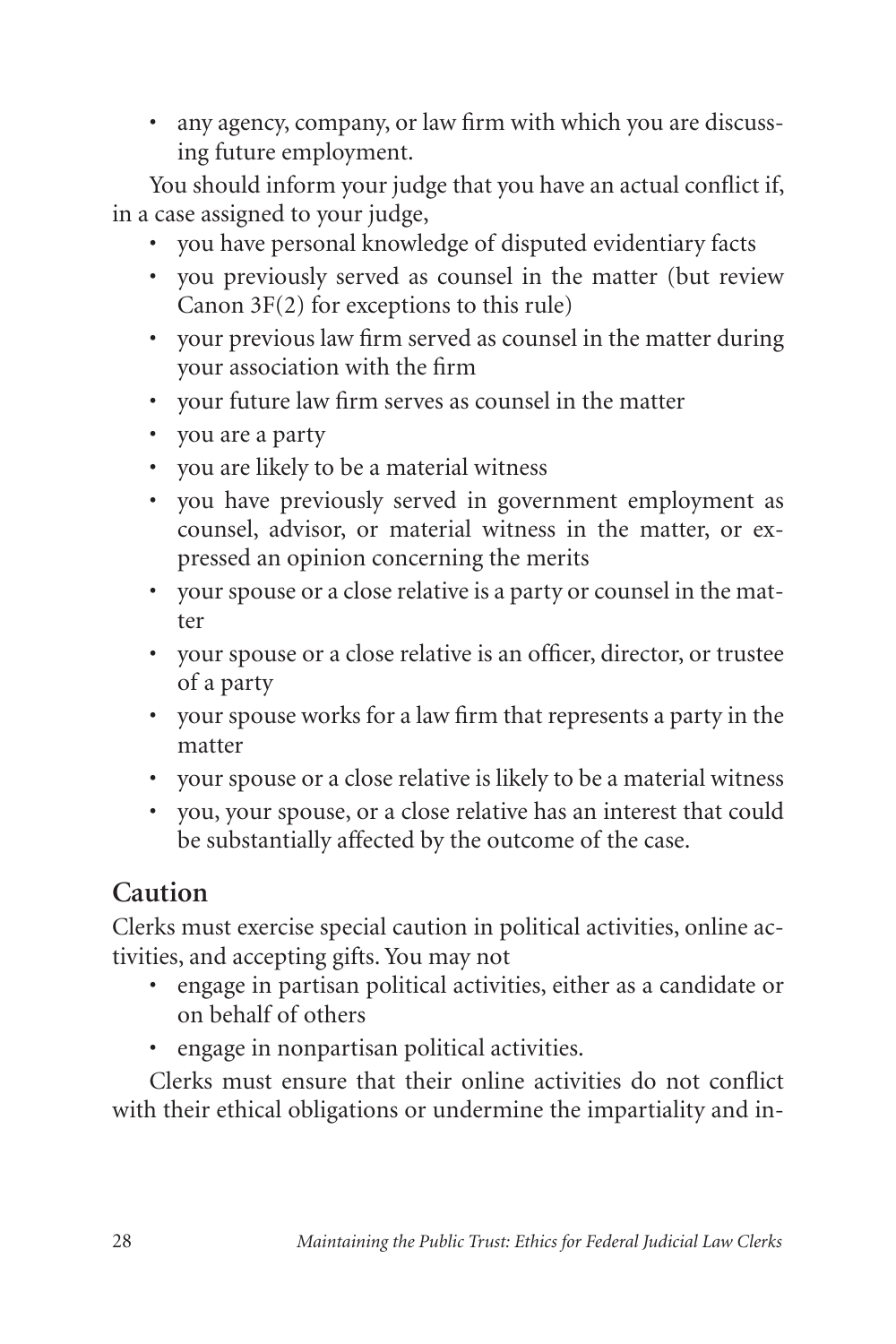<span id="page-32-0"></span>dependence of the court. Ask your judge about his or her policies, or the court's policies, if you

- contribute to a blog
- maintain a profile on a social or professional networking site.

## **Community Activities**

Clerks are not expected to give up their lives outside the courthouse, but working for the judiciary does impose constraints that may not be obvious. Some activities you take for granted may be inappropriate while you are employed as a clerk; for example, do you

- serve as a member or on the board of a professional or lawrelated organization?
- serve as a member or on the board of a civic, charitable, or social club?
- belong to an organization that litigates frequently in federal court?
- belong to an organization engaged in lobbying or political activities?
- raise funds for your outside activities?
- have a governmental appointment with the potential for dual service to and/or supervision by independent branches of government or different governments?

If your answer to any of these questions is yes, consult with your judge.

You should also find out exactly how your judge wants you to deal with opportunities to write, speak, or publish, including

- restrictions on writing and publishing during your clerkship
- procedures to be followed before agreeing to speak, write, or teach
- restrictions on law-related subjects
- restrictions on other subjects.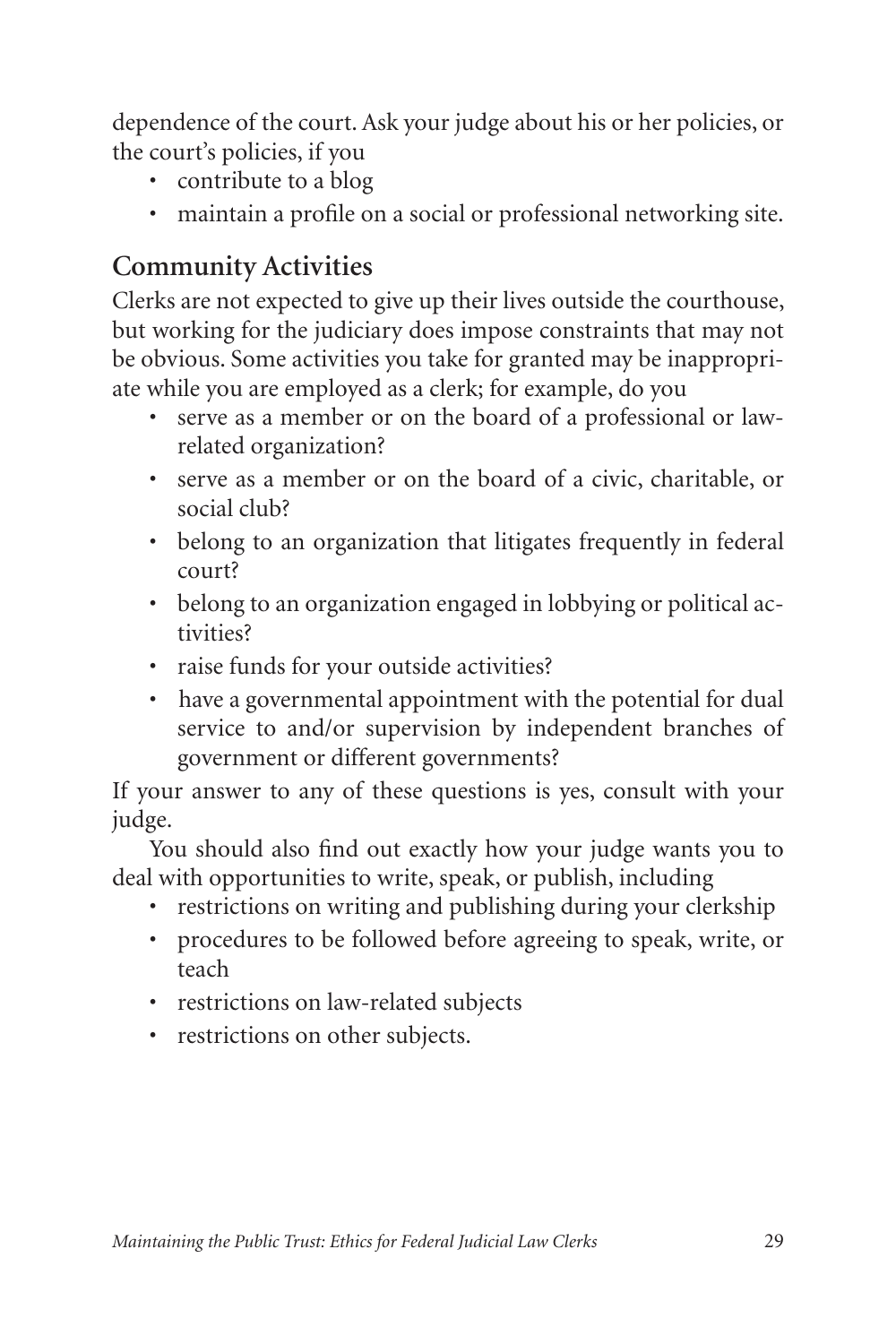## <span id="page-33-0"></span>**Career**

Because most clerkships are short-term, clerks are often in the process of securing future employment. Some may work at other jobs. In addition to being familiar with ethical restrictions, be sure you understand exactly how your judge wants you to

- deal with law practice or other outside employment, including
	- restrictions on the practice of law (pro bono or otherwise)
	- restrictions on other law-related pursuits
- deal with efforts to seek future employment, including
	- applying to or interviewing with prospective employers before your clerkship ends
	- using writing samples produced during your clerkship
	- discussing your contributions to your judge's work
	- discussing your judge's office procedures and proclivities
	- working on matters handled by law firms with whom you are seeking employment
	- accepting a job offer before your clerkship ends.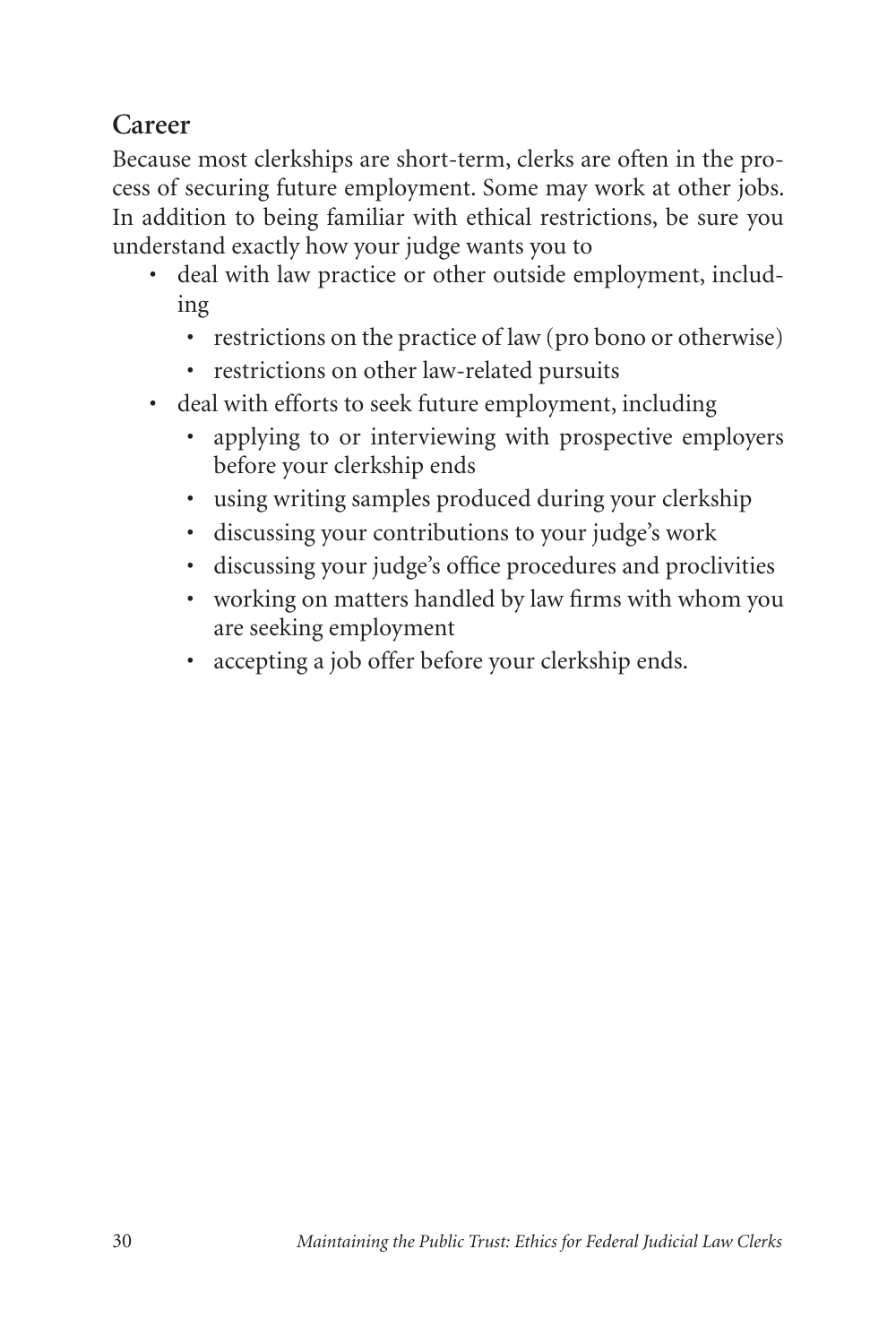## <span id="page-34-0"></span>**Appendix: How to Obtain Online Ethics Resources**

The Administrative Office of the U.S. Courts (AO) and the Federal Judicial Center (FJC) maintain extensive ethics information online.

The AO information includes the Code of Conduct for Judicial Employees, Advisory Opinions, the Compendium of Selected Opinions of the Codes of Conduct Committee, and regulations and statutes related to gifts and outside income and employment. To access any of this information (and more):

- go to http://jnet.ao.dcn/policy-guidance/ethics-and-financialdisclosure; and
- select the resource you need.

The FJC's website includes numerous education and training programs for law clerks, judicial employees, and judges. To access these programs:

- go to fjconline.fjc.dcn;
- browse by the topic "Ethics & Codes of Conduct"; and
- select the resource you need.